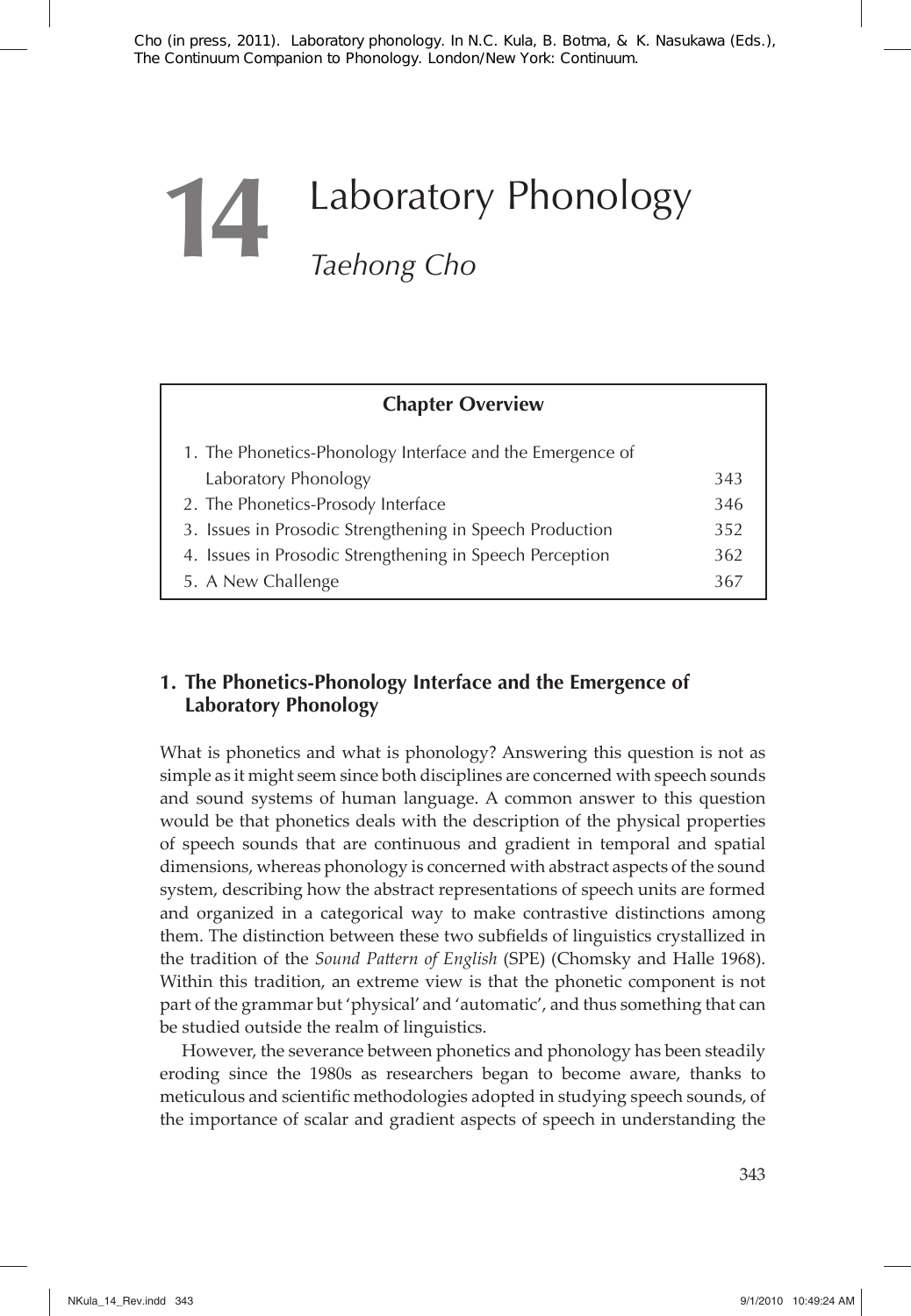linguistic sound system. In particular, non-contrastive phonetic events, which had traditionally been understood to be beyond the speaker's control (i.e. as low-level automatic physiological phenomena), have been reinterpreted as part of the grammar since they turn out to be either systematically linked with phonological contrasts or governed by language-specific phonetic rules. For example, non-contrastive vowel duration in English is in fact closely tied with the phonological voicing contrast of the postvocalic consonants. Similarly, stop epenthesis between a nasal and a homorganic fricative (e.g. insertion of [t] in *prince*), which was once considered an inevitable automatic effect of producing nasal-fricative sequences, is now understood to be controlled by the speaker and thus driven by a language-specific phonetic rule. For example, Fourakis and Port (1986) have observed that American English speakers insert a stop most of the time while English speakers in South Africa seldom do.

The necessity of language-specific phonetic rules can also be exemplified in the way languages choose phonetic values for the same phonological categories (cf. Keating, 1984; Kingston and Diehl, 1994; Cho and Ladefoged, 1999). For example, in investigating variation and universals in VOT patterns of voiceless stops in 18 languages, Cho and Ladefoged observed that although languages choose one of the three possibilities (unaspirated, aspirated and heavily aspirated) for the degree of aspiration of voiceless stops, they differ not only in choosing VOT values for unaspirated and aspirated stops (e.g. some languages have extremely polarized VOT values for the two phonological categories while others do not), but they also choose VOT values arbitrarily when they have only one voiceless stop category. Based on these observations, Cho and Ladefoged concluded that the phonetic output of a grammar must contain languagespecific components, which differ in the target values they assign for the timing between the oral (stop release) gesture and the laryngeal (voicing) gesture for VOT.

Another important finding is that a number of phonological processes which were traditionally assumed to result in complete neutralization are in fact phonetically partial or gradient, showing that phonetic outputs resulting from some phonological processes may not be identical to phonetic outputs that are not phonologically modified. A good example of incomplete neutralization is the case of stop epenthesis mentioned above. Fourakis and Port (1986) show that the inserted [t] in *prince* is phonetically different from the underlying /t/ in *prints*. Another type of incomplete neutralization is found in some assimilatory processes. For example, an electropalatographic (EPG) study by Zsiga (1995) showed that palatalization of English /s/ before a palatal glide /j/ (e.g. /s/  $\rightarrow$  $\left[\begin{array}{c} f \end{array}\right]$  /\_ j, as in *confe*[f]*ion*) can be gradient when the /s + j/ sequence is created post-lexically across word boundaries (e.g. *confess your*). Similarly, the [p] in *righ*[p] *berry* (*right berry*), which results from assimilation to /b/, is indeed acoustically different from the underlying /p/ in *ripe berry* (e.g. Gow, 2002).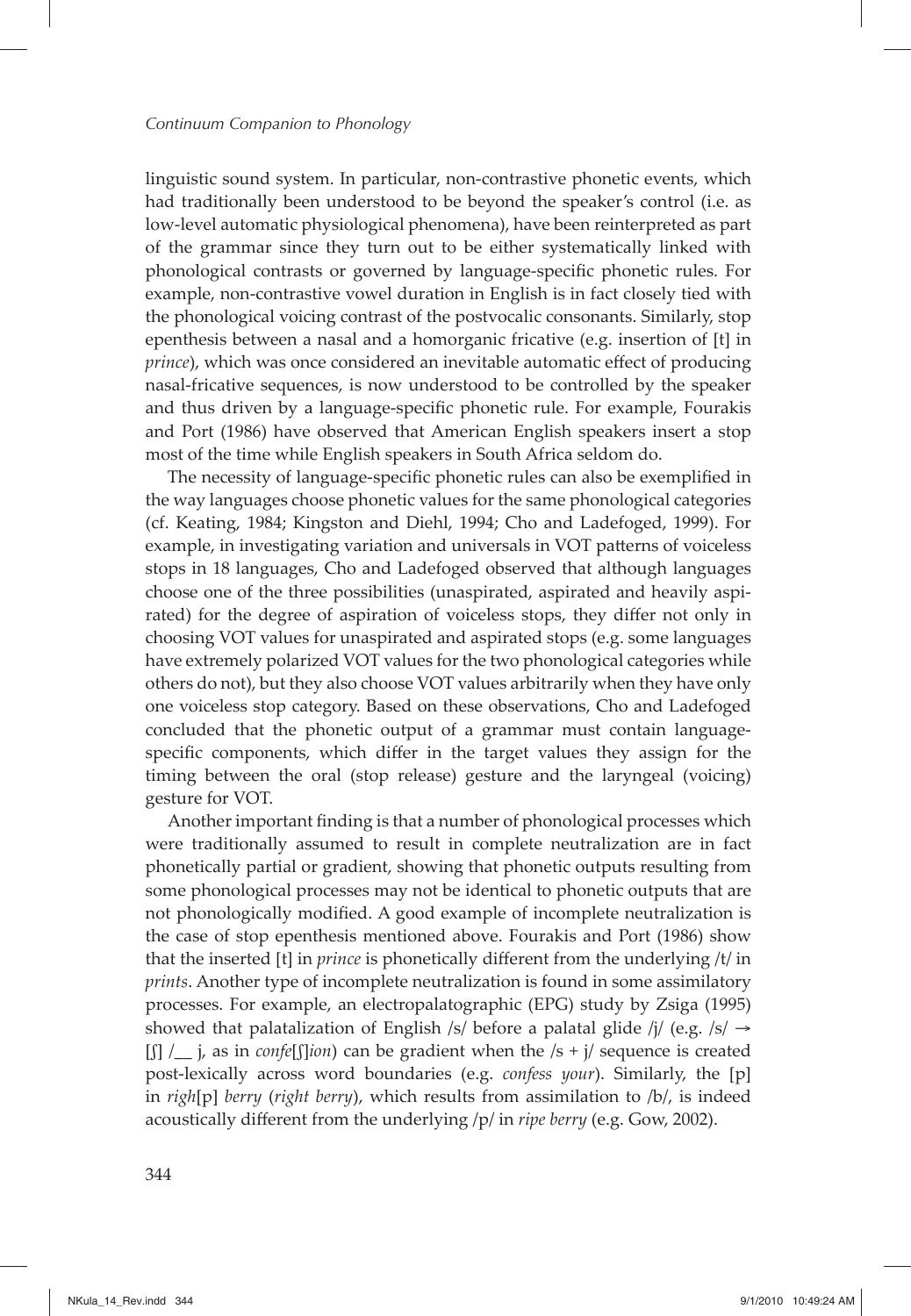A number of experimental studies, including the aforementioned ones, have led to a gradual consensus that many, if not all, phonetic events that are expressed by gradient and scalar spatio-temporal dimensions are in fact controlled by the speaker and should be considered as being governed by either the phonological system or by the 'phonetic grammar' of the language (e.g. Keating, 1985).

The increasing awareness of language-specific phonetic rules and the close relation between gradient and categorical aspects of speech have thus sparked a fundamental rethinking as to where we should draw the line between phonetics and phonology, or whether a line between them is even necessary (e.g. Keating, 1985, 1990; Cohn, 1998, 2006, 2007; Hayes et al., 2004, among others). Articulatory Phonology is an example of a theoretical framework in which phonetics and phonology are integrated with a set of unified formal mechanisms – that is, phonological contrasts are directly expressed by coordination of articulatory gestures in temporal and spatial dimensions (e.g. Browman and Goldstein, 1992). Another theoretical framework that assumes no boundary between phonetics and phonology is so-called phonetically driven phonology, in which phonological representations are not viewed as categorical but instead as embodying functional phonetic events such as non-contrastive duration, formant transitions and consonant release characteristics (see among others Steriade, 1993b, 1999c; Flemming, 1995; Boersma, 1998; Kirchner, 1998).

Thus far, I have discussed the phonetics-phonology interface at some length since a proper understanding of the sound systems of human language cannot be achieved without understanding their relationship (for this point, see also Hamann, this volume). Indeed, many phoneticians and phonologists have attempted to bridge phonetics and phonology in the past couple of decades, which has led to the inception and consolidation of the interdisciplinary 'cooperative' research community called 'Laboratory Phonology' (see Cohn, in press, for a thorough overview of the history and the significance of Laboratory Phonology). The Laboratory Phonology community, which started as a small conference in 1987, is now considered to be a particular 'approach to investigating human sounds and sound systems, taking as foundational the premise that progress will be achieved more successfully through integrated methodologies' (Cohn, in press). The concerns of Laboratory Phonology are aptly summarized by the three fundamental research questions that Beckman and Kingston (1990: 1) asked at the first Laboratory Phonology conference back in 1987:

First, how, in the twin processes of producing and perceiving speech, do the discrete symbolic or cognitive units of the phonological representation of an utterance map into the continuous psychoacoustic and motoric functions of its phonetic representations? Second, how should the task of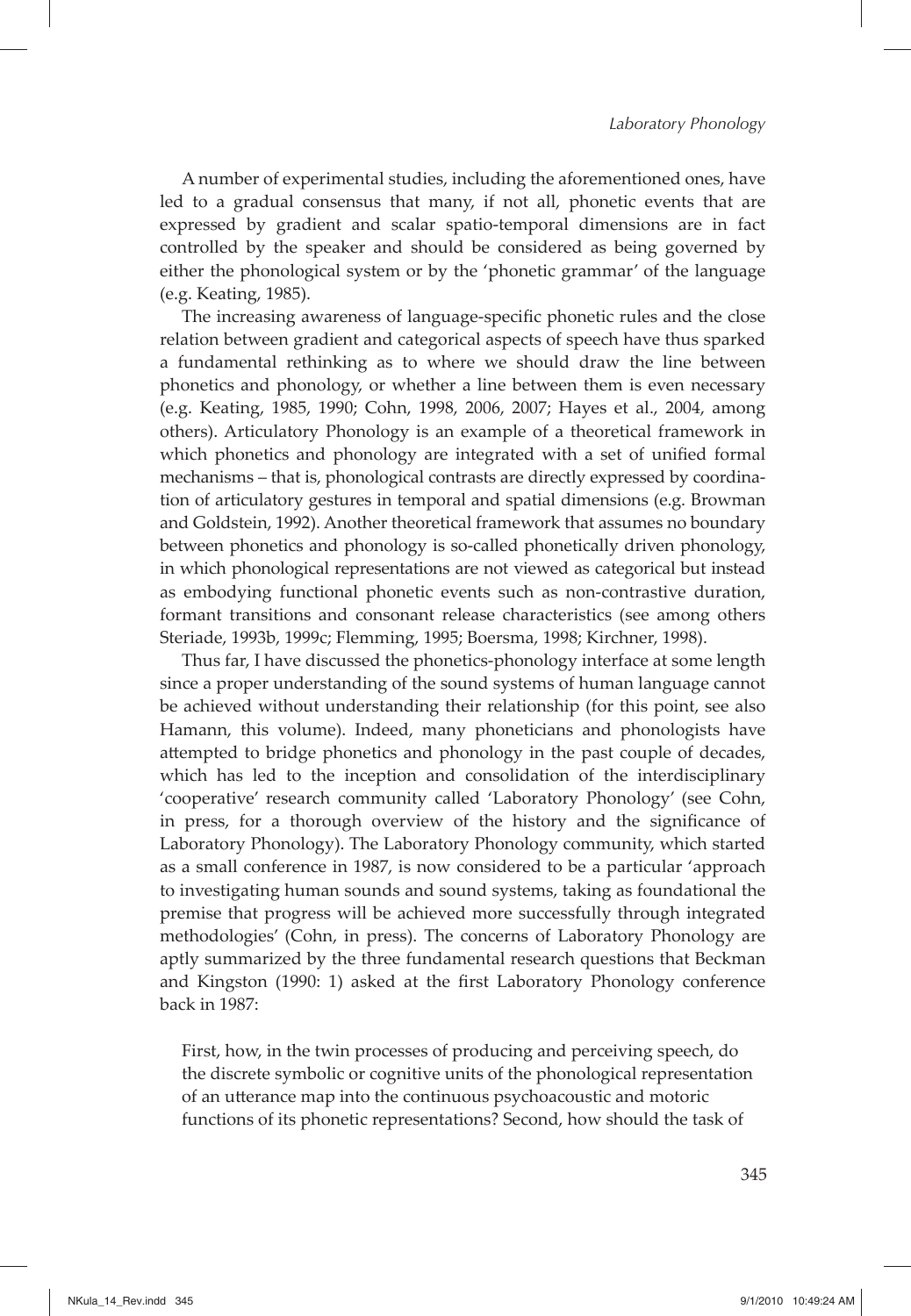explaining speech patterns be divided between the models of grammatical function that are encoded in phonological representations and the models of physical or sensory function that are encoded in phonetic representations? And third, what sorts of research methods are most likely to provide good models for the two components and for the mapping between them?

Beckman and Kingston (1990: 3) go on to highlight the necessity of a so-called hybrid research methodology in answering these questions successfully, that is, a methodology that requires 'experimental paradigms that control for details of phonological structure [and] observational techniques that go beyond standard field methods'. Since then, researchers from different disciplines, including phoneticians, phonologists, psycholinguists, cognitive scientists and speech technologists, have been working towards this goal. Laboratory Phonology has now become codified as a truly multi-disciplinary approach bridging the gap between more theoretical and more empirical approaches to the investigation of the sounds and sound systems of natural language (cf. Cohn, in press).

## **2. The Phonetics-Prosody Interface**

Among the various research questions and issues that have been actively addressed by the Laboratory Phonology community are those regarding the relationship between phonetics and prosody. In fact, it may not be too much to say that research in Intonational Phonology (e.g. Bruce, 1977; Pierrehumbert, 1980; Pierrehumbert and Beckman, 1988; Ladd, 1996) has been in the vanguard of work attempting to bridge categorical and gradient aspects of speech sounds, and as such stood at the basis of Laboratory Phonology. The main concern of Intonational Phonology was to bring gradient and varying physical F0 events into a systematically organized pattern by tying them with phonological representations of underlying tones (or tonal targets) through a mapping of categorical tonal representations to continuous F0 events, that is, the structure of the tune of a given utterance is assumed to be generated by phonetic interpolation between tonal targets.

The fundamentals of Intonational Phonology have thus been adopted in defining 'intonationally based' prosodic structure, which consists of structural entities such as prominence-lending locations (e.g. stressed or accented syllables) and prosodic junctures of different levels (see Section 2.1 for further discussion of prosodic structure; and Jun, 1998, for discussion on intonational versus syntactic approaches to defining prosodic structure). How is such phonologically defined prosodic structure manifested in fine-grained phonetic details? And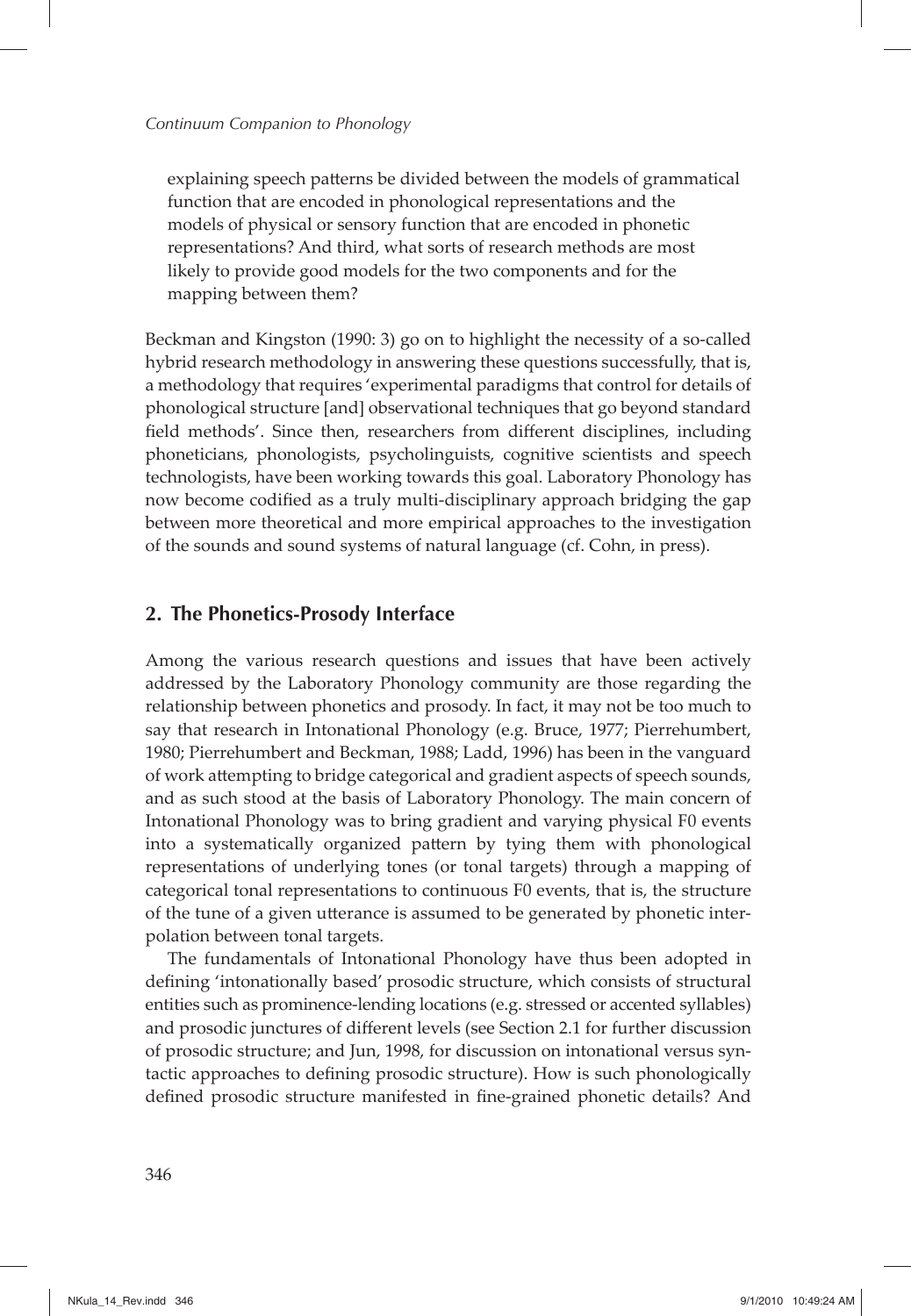how are sounds and sound systems (including application of phonetic and phonological rules) constrained and informed by prosodic structure? These questions have played a key role in research on the phonetics-prosody interface. The general consensus in the literature is that sounds and sound patterns of human languages can never be fully understood without understanding how they interact with prosodic structure in the grammatical system of the language (cf. Shattuck-Hufnagel and Turk, 1996). In the remainder of this chapter I will consider the phonetics-prosody interface in more detail. I will start with an introduction to the structural view of prosody. This is followed by an in-depth discussion on the manifestation of prosodic structure in speech production and its role in speech comprehension.

## 2.1 A Structural View of Prosody

A fundamental property of utterances is that they are prosodic in nature. An utterance is prosodic in that its segmental make-up is superimposed by prosodic (or suprasegmental) features such as F0, duration and amplitude; it is also prosodic in that such prosodic features are employed to build a prosodic structure of the utterance being spoken. Prosodic structure can be defined as 'a hierarchically organized structure of phonologically defined constituents and heads' (Beckman, 1996: 19). On this structural view, prosody reflects both constituent- and prominence-based hierarchies.

The constituent-based hierarchy is built with prosodic constituents. In English, these include Syllable, Foot, Prosodic (or Phonological) Word, Intermediate (Phonological) Phrase and Intonational Phrase (cf. Shattuck-Hufgnagel and Turk, 1996). The size of prosodic constituents becomes progressively larger with smaller constituents combining to form immediately larger ones in a hierarchical fashion – that is, one or more syllables are grouped into a prosodic word; one or more words combine to form an immediately larger prosodic constituent, the Intermediate Phrase  $(=ip)$ ; and finally one or more Intermediate Phrases combine to form the Intonational Phrase, which is often assumed to be the largest prosodic unit (e.g. Beckman and Pierrehumbert, 1986; but see Nespor and Vogel, 1986). These prosodic constituents are also regarded as prosodic domains in that they often serve as domains for certain intonational patterns and certain phonological rules (cf. Selkirk, 1984b, 1995b; Jun, 1998).

The prominence-based prosodic hierarchy is constituted with increasing degree of prominence from null stress, secondary lexical stress (if it exists), to primary lexical stress and to sentence stress (nuclear pitch accent) (cf. Liberman and Prince, 1977; Beckman, 1986; Hayes, 1989b; Beckman and Edwards, 1994).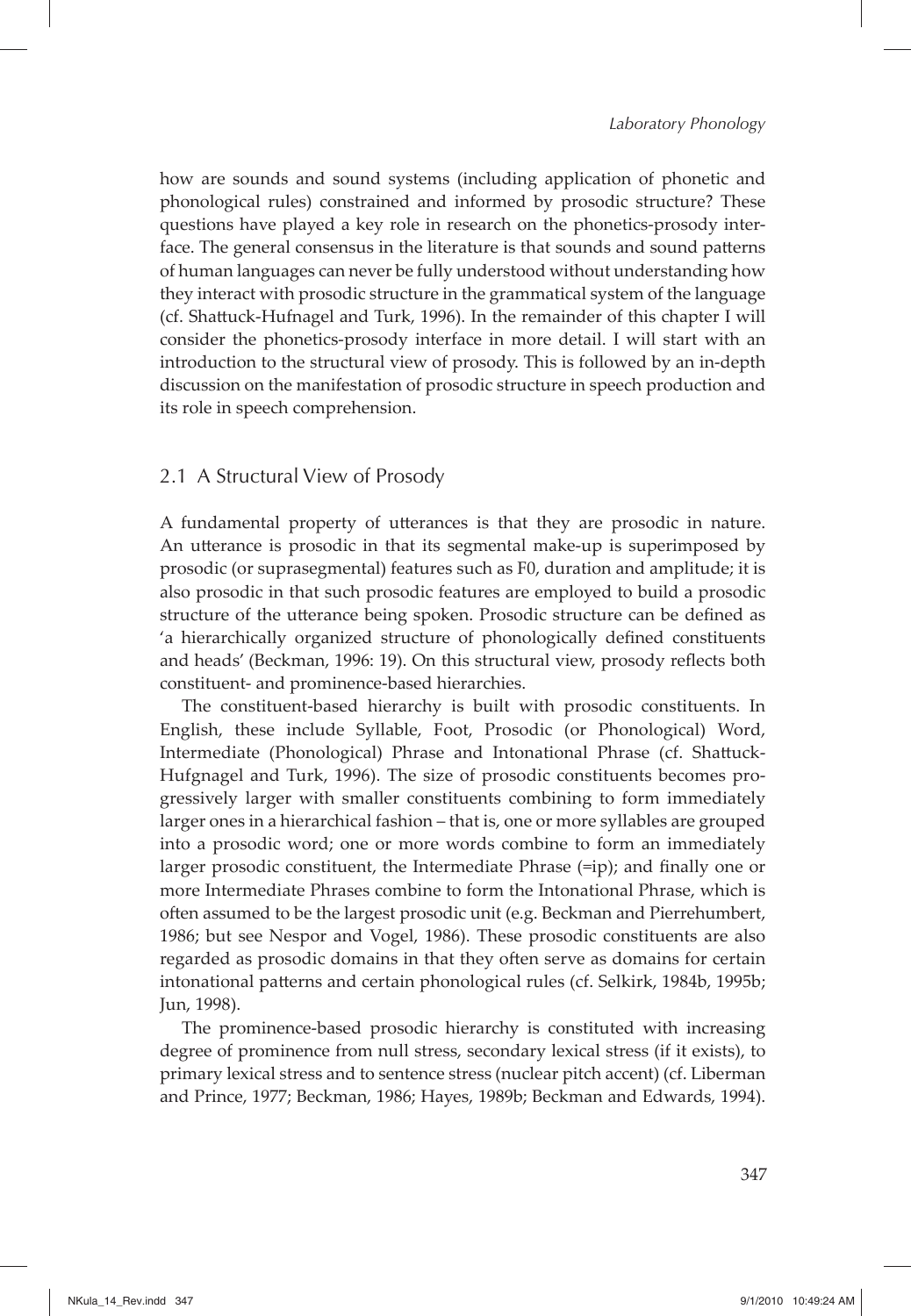This prominence-based hierarchy is closely intertwined with the constituentbased hierarchy in that the lexically stressed syllable serves as the head of the prosodic word, and the syllable with nuclear pitch accent as the head of the Intermediate Phrase (cf. Beckman and Edwards).

Prosodic structure thus serves a dual function in speech production – that is, prosodic boundary marking by which the hierarchical grouping of prosodic constituents is determined, and prominence marking by which relative prominence among prosodic constituents is determined. A single sentence (with the same lexical content and syntactic structure), however, may be produced with different prosodic structures, conditioned by a complex interaction of various factors, for example, what kind of syntactic structure the sentence is built on; what kind of informational structure the utterance conveys in a particular discourse situation; how many syllables or words are available to form one prosodic domain; and how fast the utterance is produced (e.g. Nespor and Vogel, 1986; Pierrehumbert and Hirshberg, 1990; Jun, 1993; Keating and Shattuck-Hufnagel, 2002). Put differently, different prosodic structures of the same sentence may be constructed online in speech production, conveying a great deal of linguistic and extralinguistic information. From the production perspective, prosodic structure is considered an essential element of speech production, modulating phonetic encoding which fine-tunes phonetic outputs so as to signal the prosodic structure (e.g. Keating and Shuttuck-Hufnagel, 2002). From the perception perspective, phonetic signatures of a particular prosodic structure are thought to be exploited by listeners in that they help them to process lexical, syntactic and discourse information (e.g. Cho et al., 2007; Carlson et al., 2001; Couper-Kuhlen and Selting, 1996). Thus, the structural view of prosody assumes that prosodic structure is an important grammatical entity in its own right (Beckman, 1996), and therefore a complete picture of speech production and comprehension cannot be obtained without understanding the interplay between phonetics and prosody at various levels of the production and comprehension process.

## 2.2 Phonetic Manifestations of Prosodic Structure

As an initial step to understand the phonetics-prosody interplay, an increasing number of researchers have endeavoured to explore how prosodic structure may be phonetically manifested. In particular, phonetic manifestations of prosodic structure have been interpreted in terms of 'prosodic strengthening', a phenomenon associated with prosodic landmark locations such as prosodic domain edges and prominent syllables. (Here, 'prosodic strengthening' is used as a cover term for spatial and/or temporal expansion that is the result of boundary and prominence marking (e.g. Cho, 2005, 2008; Cho and McQueen, 2005)).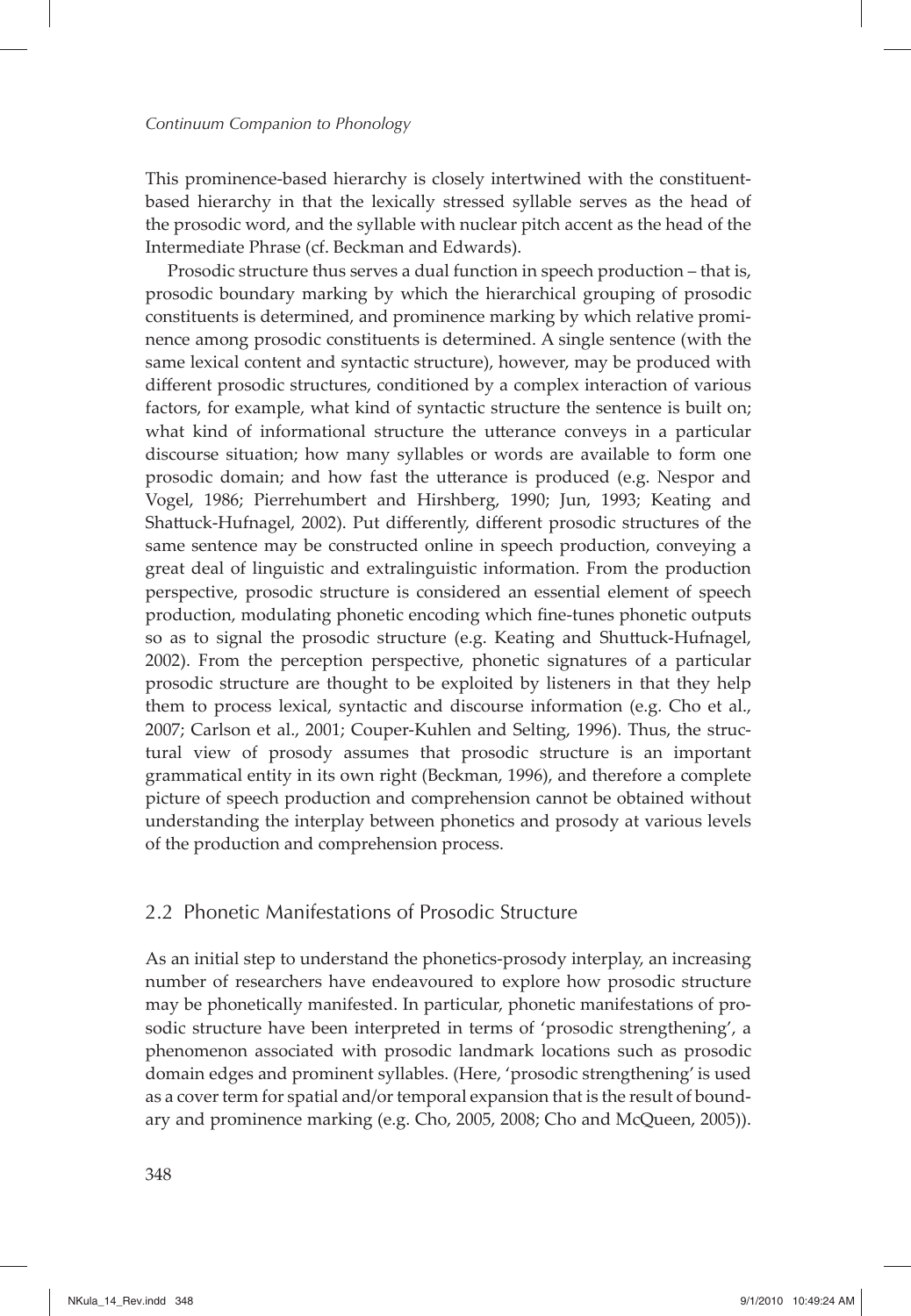Below, I will discuss how prosodic structure can be phonetically expressed in terms of boundary marking and prominence marking.

## 2.3 Prosodic Strengthening as Boundary Marking

## *2.3.1 Domain-Final Prosodic Strengthening (At the Right Edge of Prosodic Domains)*

One of the Most consistent phonetic correlates of prosodic structure is temporal expansion of domain-final segments. The degree of this is closely correlated with the prosodic level or the prosodic boundary strength at the prosodic juncture (e.g. Edwards et al., 1991; Wightman et al., 1992; Gussenhoven and Rietveld, 1992; Berkovits, 1993; Byrd, 2000; Cambier-Langeveld, 2000; Byrd et al., 2006; Cho, 2006). Temporal expansion at the right edge of prosodic domains is usually accompanied by intonational marking, referred to as boundary tones (Beckman and Pierrehumbert, 1986; Pierrehumbert, 1980). Thus, a general consensus is that domain-final articulation is characterized primarily by temporal expansion, which together with boundary tones demarcates prosodic boundaries.

More recently, however, domain-final elements have also been shown to be accompanied by spatial expansion in some cases. For instance, the amount of linguopalatal contact for a domain-final (pre-boundary) vowel (as measured by Electropalatography, EPG) decreases as the boundary level increases (Fougeron and Keating, 1997). A decreased EPG contact indicates more vocalic opening at the end of larger prosodic domains. Subsequent studies with a magnetometer (Electromagnetic Midsagittal Articulography (EMA)) have revealed more evidence for spatial expansion of articulation in domain-final positions, for example, larger C-to-V displacement in French (Tabain, 2003), higher tongue position for /i/ but lower for /a/ in English (Cho, 2005), larger lip aperture for /ɑ/ and /i/ in English (Cho, 2006). Cho (2004) has also shown coarticulatory resistance of domain-final  $/a$ , i/ in English, which has been interpreted as another type of articulatory strengthening. These studies thus suggest that domain-final elements may involve spatial expansion, though not as robustly as temporal expansion, the former often being inconsistent across speakers (cf. Byrd et al., 2006) or non-observable (Edwards et al., 1991; Beckman et al., 1992).

## *2.3.2 Domain-Initial Prosodic Strengthening (At the Left Edge of Prosodic Domains)*

Another Prosodic landmark location is the other side of the prosodic domain, domain-initial position. This has been considered another locus

349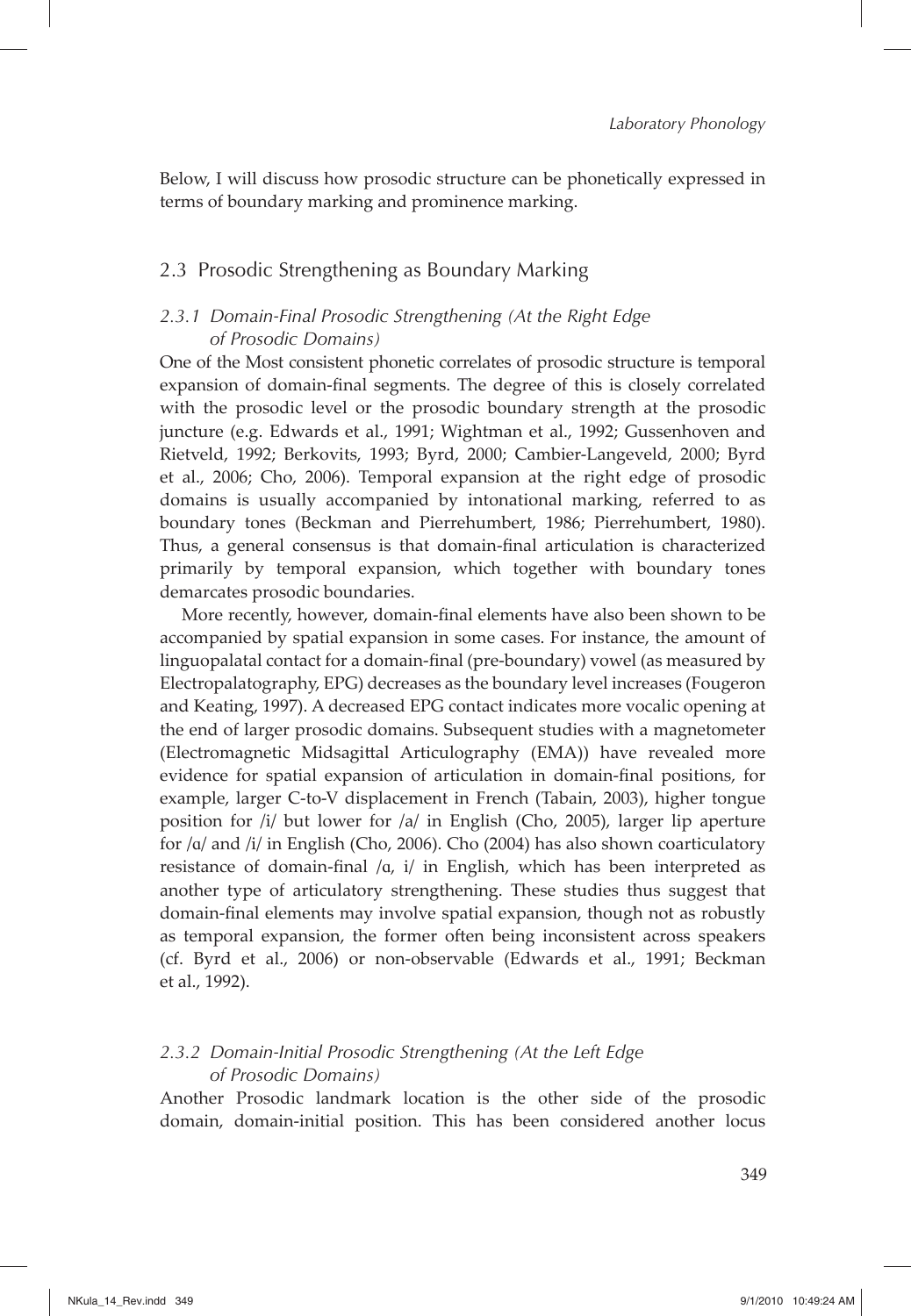for spatio-temporal expansions which mark prosodic boundary strength. Fougeron and Keating (1997) and others (Cho and Keating, 2001; Fougeron, 2001; Keating et al., 2003), for example, used electropalatography (EPG) to measure the degree of linguopalatal contact of domain-initial consonants, and showed that the strength of the consonant articulation, as reflected in degree of oral constriction and seal (closure) duration, increases cumulatively for each higher level in the prosodic hierarchy. Subsequent work has demonstrated similar domain-initial strengthening in various acoustic and articulatory dimensions across languages (Byrd and Saltzman, 1998; Byrd et al., 2000; Lavoie, 2001; Kim, 2003; Cho, 2005, 2006; Cho and McQueen, 2005; Byrd et al., 2006; Kuzla et al., 2007; Cho and Keating, 2009, among others). For example, it has been found cross-linguistically that aspirated stops are produced with longer VOTs in domain-initial than in domain-medial position (for English, see Cole et al., 2007; Cho and Keating, 2009; for Korean, see Jun, 1993, 1995; Cho and Jun, 2000; Cho and Keating, 2001; for Japanese, see Onaka, 2003; Onaka et al., 2003; for Taiwanese, see Hsu and Jun, 1998; Hayashi et al., 1999; for French, see Fougeron, 2001). The longer, that is, temporally expanded, VOTs can be interpreted as a consequence of strengthening of the glottal abduction gesture (Pierrehumbert and Talkin, 1992; cf. Cooper, 1991). In a fiberscopic study, Jun et al. (1998) indeed found larger glottal apertures in AP-initial position than in AP-medial position. (AP is short for Accentual Phrase, which is assumed to be an intermediate prosodic level in Korean; see Jun, 1993, 1995.)

A number of proposals have been advanced to account for the articulatory nature of domain-initial strengthening. Given the close relationship between temporal and spatial expansions associated with domain-initial position, Cho and Keating (2001) proposed an Articulatory Undershoot Hypothesis: in domain-initial position there is enough time to execute the articulatory action, which results in the full attainment of the assumed articulatory target; in domain-medial position, on the other hand, there is some articulatory undershoot due to the insufficient durations associated with these positions. Fougeron (1999) suggested that domain-initial strengthening is ascribable to 'articulatory force' (Straka, 1963), which can be defined as 'the amount of energy necessary to the realization of all the muscular effort involved in the production of a consonant' (Delattre, 1940, translated). In domain-initial position consonants are produced with greater articulatory force, which causes contraction of the muscles involved in the articulation. Based on this assumption, domain-initial strengthening has often been referred to as domain-initial 'articulatory' strengthening (Fougeron and Keating, 1997; Cho and Keating, 2001; Keating et al., 2003). Greater articulatory force in domain-initial position is supposed to apply to the following vowel in such a way as to enhance the aperture contrast between C and V. (See Section 3.1.1 for further discussion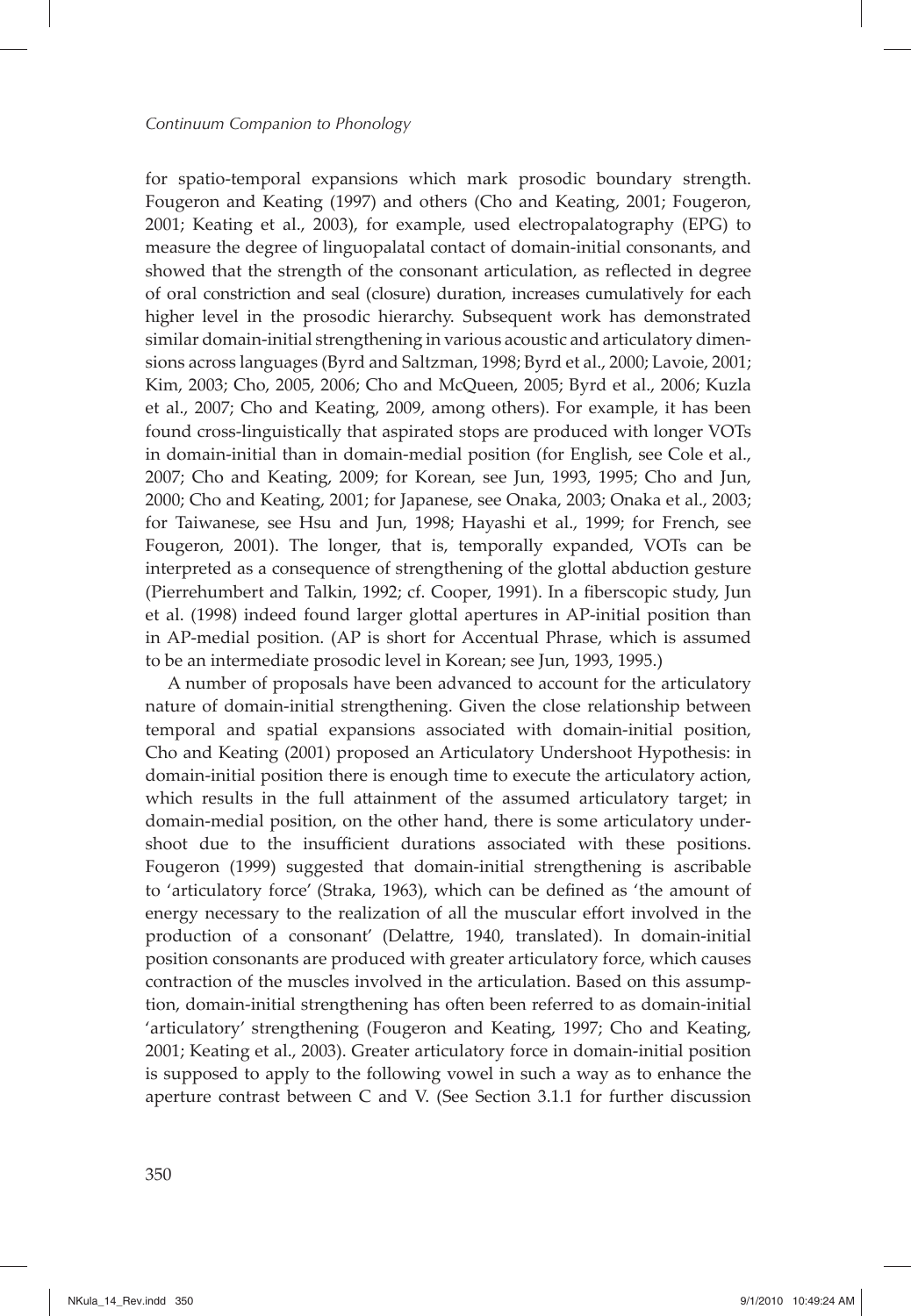on CV enhancement.) However, it remains as yet unclear whether domaininitial strengthening is strictly confined to initial consonants and, if it is not, how it relates to sonority expansion in those cases where the domain-initial segment is a vowel.

## 2.4 Prosodic Strengthening as Prominence Marking

Accent-induced phonetic correlates are considered to be another phonetic hallmark of prosodic structure (de Jong, 1991; Beckman et al., 1992; Fowler, 1995; Erickson, 2002; Mooshammer and Fuchs, 2002; Cho, 2006, among others). Prominence marking by accent (sentence stress or nuclear pitch accent) is acoustically manifested with greater F0 movement, longer duration, greater amplitude and unreduced vowel quality (cf. Lehiste, 1970; Beckman, 1986). Articulatorily, it is accompanied by an increased respiratory effort. Based on EMG (Electromyogram) studies, Ladefoged and his colleagues (e.g. Ladefoged, 1967; Ladefoged and Loeb, 2002) showed that syllables with stress, both lexical and sentential, are produced with increased respiratory power due to additional activity of the internal intercostals, which may be closely linked to some characteristics of suprasegmentals under accent. For example, increased subglottal pressure due to heightened respiratory power would result in increased amplitude (see Lehiste, 1970, for discussion).

Prominence is also marked by supralarygeal articulation, which as Cho (2006) puts it, is 'simply bigger in all ways – in distance, time, and speed.' For example, the jaw opening gesture under accent is associated with an increase in duration and displacement, sometimes with a faster movement speed (Fowler, 1995) and sometimes without it (Beckman et al., 1992). The C-to-V lip opening gesture under accent has also been found to be associated with an increase in spatio-temporal expansion along with a faster movement speed (Cho, 2006).

#### 2.5 Boundary Versus Prominence Marking

One of the important questions that has been explored by researchers in the past few decades is whether speakers differentiate between boundary and prominence information in speech production, and if so, how. This question is motivated by the assumption that prosodic strengthening serves a dual function (i.e. boundary marking and prominence marking). If it does, then speakers may feasibly differentiate between the two kinds of strengthening, given that they signal different aspects of prosodic structure. As discussed in the previous sections, phonetic signatures of boundary and prominence markings are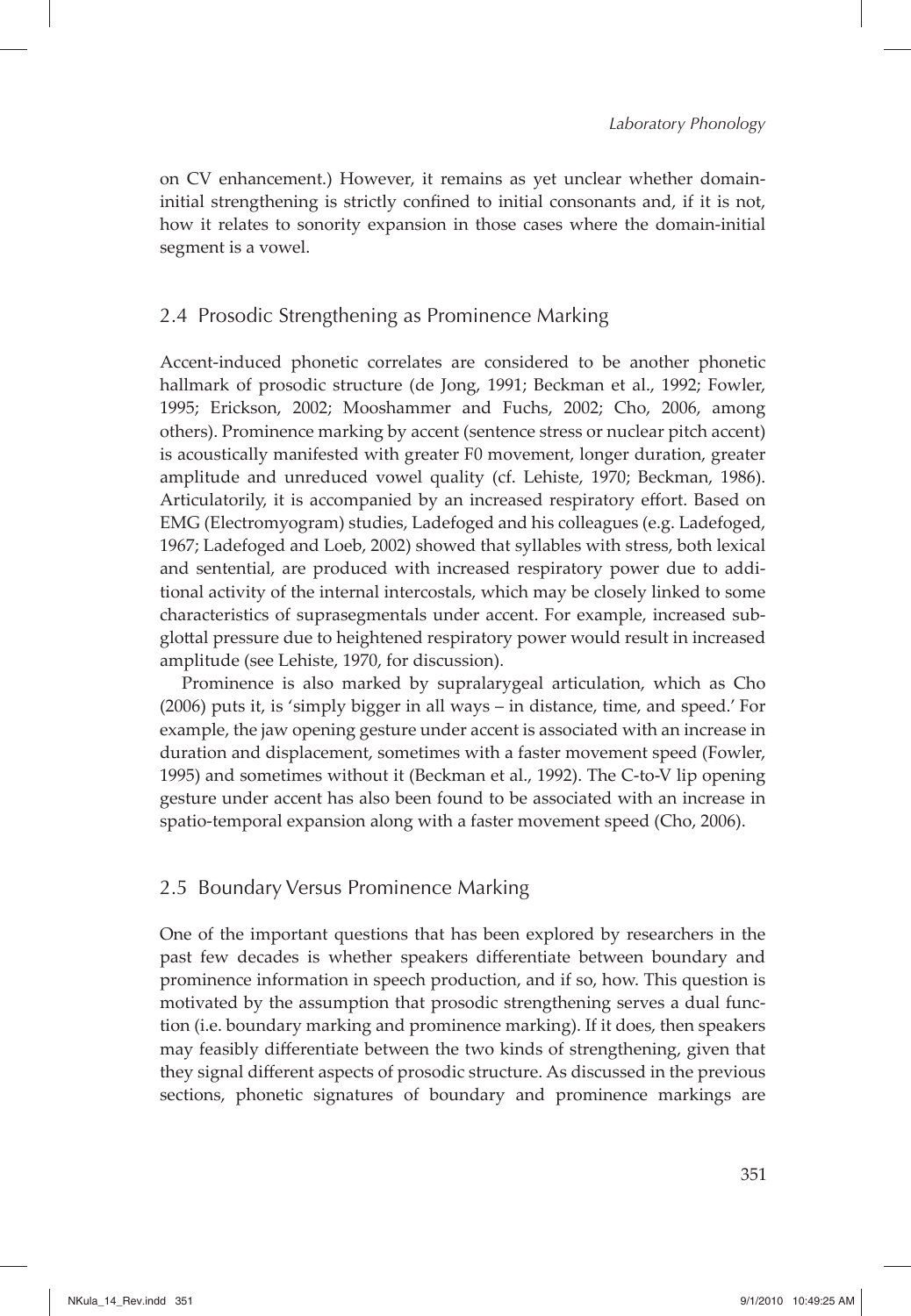similar in some aspects and different in others. To recap, the most obvious similarity has been found in temporal expansion, in that both boundary and prominence markings are accompanied by lengthening. Both also show some spatial dimension, but differ in that prominence marking is more likely to come with expansion of vocalic displacement whereas boundary marking tends to be characterized primarily by heightened consonantal constriction domain-initially and sometimes expanded vocalic displacement domain-finally. Further, speed of articulatory movement is consistently higher under accent, whereas articulatory movements are not necessarily faster when marking prosodic boundary, neither domain-initially nor finally. These findings, as they are now understood, clearly suggest that the two kinds of prosodic strengthening are indeed differentially manifested in speech production, which supports the view that they are separately encoded in speech planning (cf. Keating, 2006; Cho and Keating, 2009); see Section 3.3 for further discussion on this.

## **3. Issues in Prosodic Strengthening in Speech Production**

Thus far, I have discussed some basic phonetic correlates of prosodic structure which can be broadly characterized as prosodic strengthening as a function of boundary and prominence markings. In the following subsections I will discuss some important issues regarding the production aspects of prosodic strengthening that have been considered in speech prosody literature.

## 3.1 Prosodic Strengthening and Linguistic Contrast Maximization

From a phonological point of view, a fundamental question is how prosodic strengthening relates to linguistic contrast. An important assumption is that if segments are articulatorily strengthened in prosodic landmark locations, this could result in a linguistically significant heightening of phonetic 'clarity', and hence be associated with enhancement of linguistic contrast. Given the observed phonetic differences between boundary and prominence markings, researchers have proposed hypotheses about different types of linguistic contrast maximization, which can be said to fall under the rubrics of *syntagmatic* and *paradigmatic* contrast enhancement (Beckman, 1996; Hsu and Jun, 1998; Cho and Jun, 2000; see Fougeron, 1999, for a review).

#### *3.1.1 Syntagmatic Contrast Enhancement*

Boundary marking has often been thought to be syntagmatically, or structurally, motivated, in that it results in enhancement of contrast between neighbouring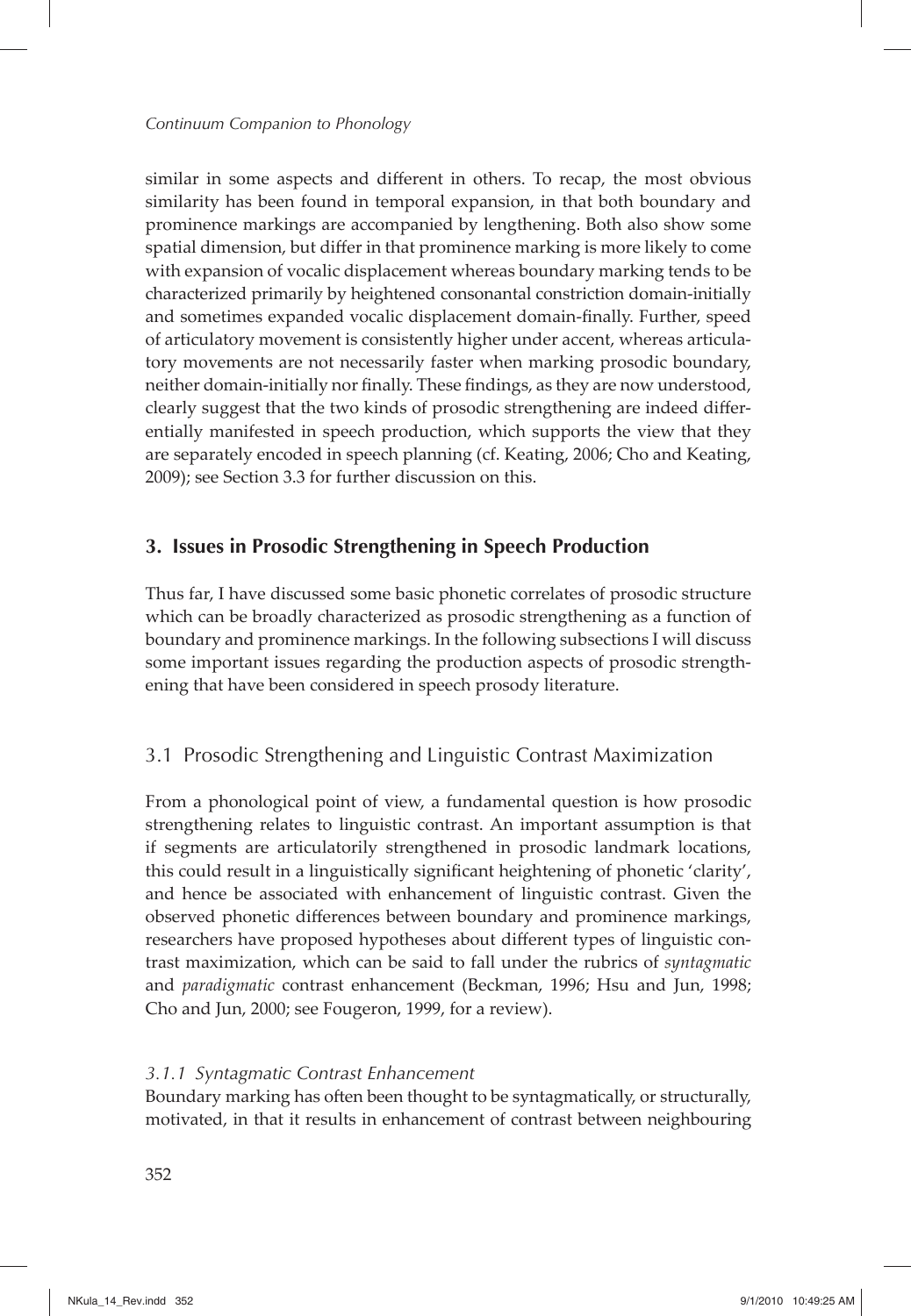segments at prosodic junctures (see Fougeron, 1999, for a review). There is a clear connection between this type of enhancement and domain-initial strengthening. Previous studies suggest that what is strengthened domain-initially is the 'consonantality' of the segment. An increased oral constriction degree augments #CV displacement domain-initially and V#C displacement across a prosodic boundary. Longer closure duration and aspiration augment the voicelessness of oral consonants (making them less sonorous), and therefore enhance the contrast with the sonority of neighbouring vowels. Similarly, reduced nasal airflow (Fougeron, 2001) and nasal energy (Cho and Keating, 2009) of  $/n/$  in domain-initial position make this consonant less sonorous and therefore more consonantal. Furthermore, vocalic opening expansion, which is often observed in both pre-boundary and post-boundary positions, can be interpreted as sonority expansion of vowels, which, together with augmented consonantality, contributes to the enhancement of #CV and V#C contrasts.

#### *3.1.2 Paradigmatic Contrast Enhancement*

Contrary to boundary-induced syntagmatic enhancement, prominence marking is thought to give rise to paradigmatic contrast enhancement, that is, maximization of the phonemic distinction of contrastive sounds. De Jong (1995) refers to this as 'localized hyperarticulation'. He observed that the English vowel  $\sqrt{u}$  is produced with a lowered jaw and tongue when accented. This is consistent with an earlier account of prominence marking – the sonority expansion hypothesis – which predicts that the amount of mouth opening, which is related with amplitude, is greater under accent (Beckman et al., 1992, Edwards and Beckman, 1988). However, de Jong also observed that the tongue body is more retracted, enhancing the backness feature of the vowel, which cannot be entirely ascribable to sonority expansion. He therefore proposed that certain accented segments are produced with more extreme articulatory movements in a direction that results in an enhancement of the distinctive features of segments. (See also Cho, 2005, who showed that accent induces fronting of the tongue for English /i/, enhancing the advancement feature.) These, then, are examples of localized hyperarticulation, which is based on Lindblom's (1990) notion of hyperarticulation, but is assumed to apply not just to extended discourses, but also locally to individual syllables. Thus, it can be used to characterize the extreme articulations in stressed/accented syllables, which ultimately lead to maximization of lexical distinctions. In a similar vein, Fowler (1995) also suggested that, based on the assumption that stress consists of a global increase in production effort (e.g. Öhman, 1966; Lehiste, 1970), accent-induced prosodic strengthening is driven by the prominence maximization principle, reflecting speakers' 'global effort' to increase the perceptual saliency of accented elements for the benefit of listeners.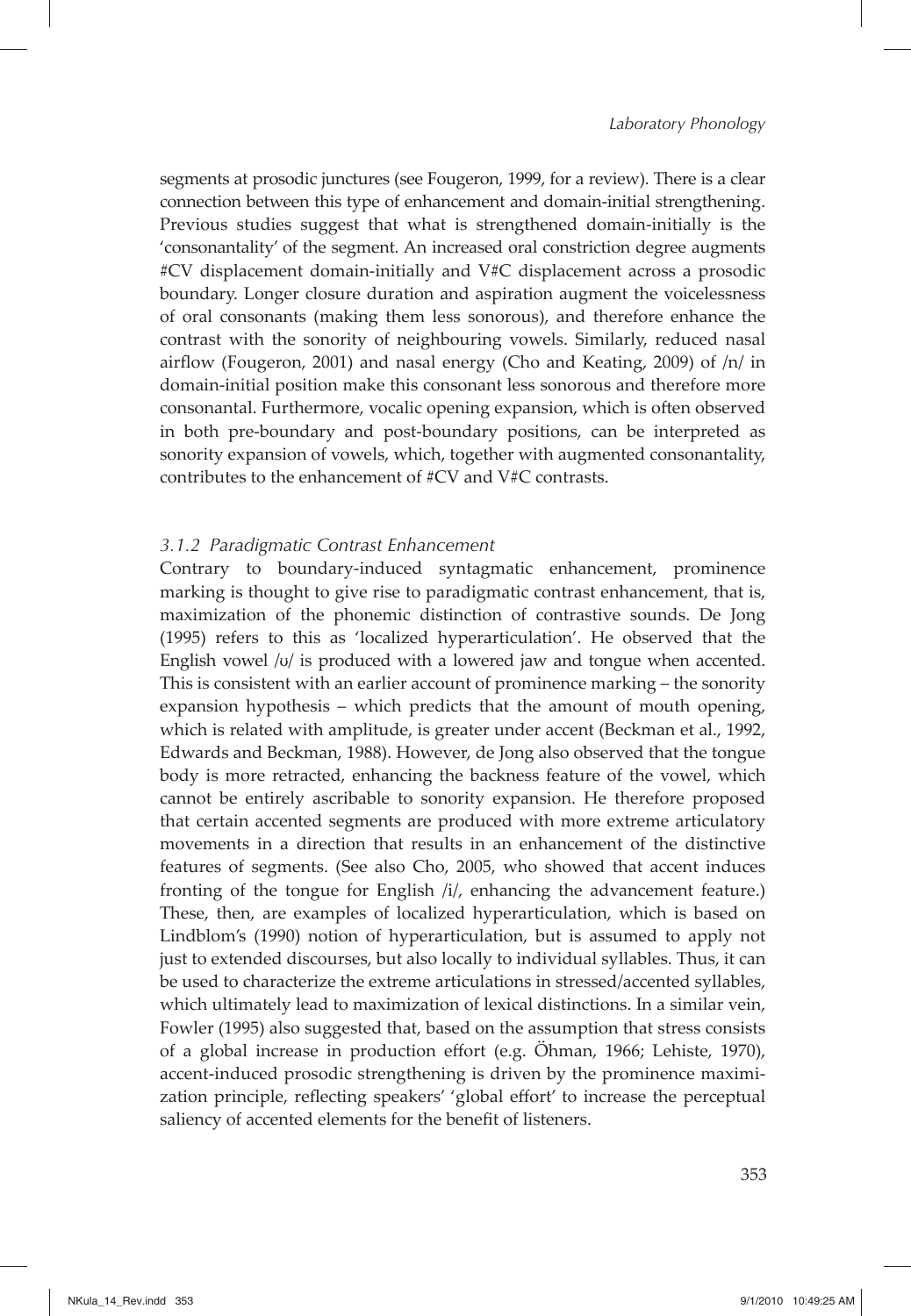#### *3.1.3 Language Specifi city and Contrast Enhancement*

De Jong's localized hyperarticulation hypothesis is based on data from English, a stress-timed language in which lexical stress interplays with sentence stress. However, there are also languages that do not have any word-level prosody (e.g. lexical stress with nuclear pitch accent superimposed on it) and which therefore have a different prominence hierarchy than English has. A question that arises, then, is whether such languages (Korean is an example) differentiate linguistic contrast enhancements in a similar way as English does. This is an open question, which requires further research.

However, recent studies on Korean show some evidence that boundary marking may also be characterized by paradigmatic contrast enhancement (in line with localized hyperarticulation), at least as far as consonantal articulation is concerned. For example, in an acoustic-aerodynamic study Cho and Jun (2000) examined variations in VOT and airflow for domain-initial Korean stops, which display a three-way contrast between lenis, fortis and aspirated (cf. Cho et al., 2002). Cho and Jun found that for lenis and aspirated stops both VOT and the amount of airflow were greater domain-initially than domain-medially, that is, were more consonantal, in line with syntagmatic CV contrast enhancement. However, domain-initial fortis stops, which were produced with reduced VOT and airflow, showed the opposite pattern. The asymmetric domain-initial effects on laryngeal articulation (as reflected in VOT and airflow data) among different stops were interpreted as evidence for enhancement of laryngeal features. Following Lombardi (1991a and b), it was assumed that the three-way stop contrast in Korean is specified in terms of two privative laryngeal features, [spread] glottis] and [constricted glottis]: aspirated and fortis stops are specified by [spread glottis] and [constricted glottis], respectively, whereas lenis stops are unspecified for either feature. The increased VOT and airflow for domain-initial aspirated stops were then viewed as enhancement of [spread glottis] whereas the reduced VOT and airflow for domain-initial fortis stops as an enhancement of [constricted glottis]. Cho and Jun further proposed that the unspecified lenis stop was still strengthened, but this time driven by syntagmatic CV contrast, explaining the increased VOT and airflow associated with domain-initial lenis stops. Importantly, the range of VOT and airflow variation for lenis stops rarely overlapped with that of aspirated stops, suggesting that the lenis stops' syntagmatic contrast enhancement was constrained in such a way that it does not blur the paradigmatic contrast between aspirated and lenis stops. (See Hsu and Jun, 1998 for a similar discussion on VOT variation in voiced, unaspirated and aspirated stops in Taiwanese.)

Cho and McQueen (2005) further asked whether domain-initial strengthening is constrained by language-specific phonological factors. They compared domain-initial strengthening in Dutch and English. Both languages have a two-way phonological contrast in stops (voiced versus voiceless), which can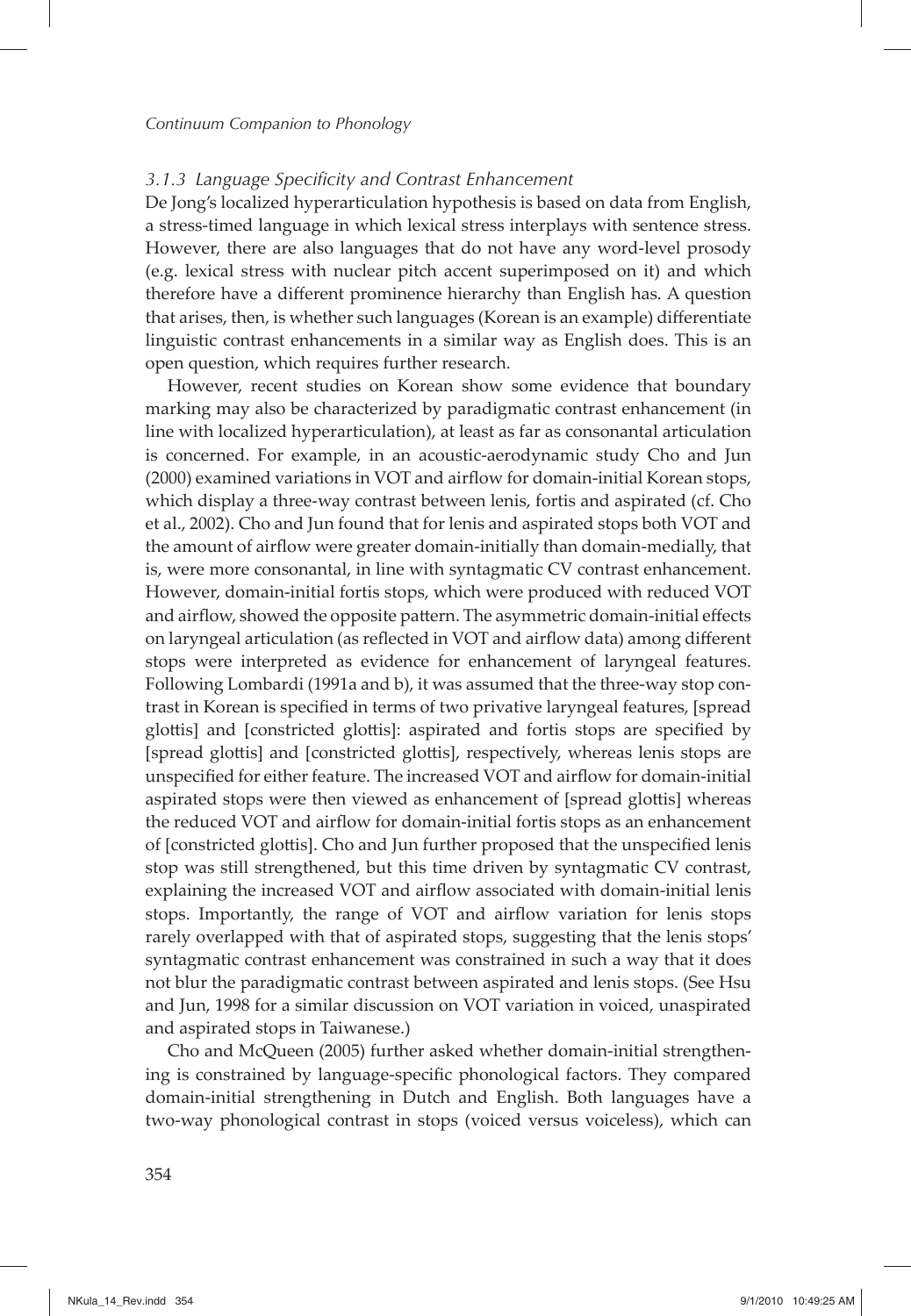be specified with phonological features  $[\pm \text{voice}]$  (e.g. Kingston and Diehl, 1994). However, they differ in how the two stops are mapped onto phonetic categories. As Keating (1984) proposed, only three phonetic categories are needed to account for the phonetic realizations of a two-way phonological voicing contrast between stops in the world's languages: voiced, voiceless unaspirated and voiceless aspirated. The Dutch stops map onto the voiced and voiceless unaspirated categories, whereas English stops generally map onto as voiceless unaspirated and voiceless aspirated categories. Crucially, Cho and McQueen found shorter VOTs for Dutch /t/ in domain-initial position, as opposed to longer VOTs in that position in English. Based on the asymmetrical VOT patterns between the two languages, they proposed that prosodically driven phonetic realization is bounded by language-specific constraints on how phonetic features are specified with phonetic content: shortened VOT in Dutch reflects enhancement of [–spread glottis], while lengthened VOT in English reflects enhancement of [+spread glottis]. The shortened VOT in Dutch was also reportedly associated with /t/ in accented syllables, reflecting enhancement of [-spread glottis] as prominence marking under accent, which is again different from the lengthened VOT under accent in English.

Taken together, these results indicate that language-specific phonetic features are enhanced not only as boundary marking but also as prominence marking. Cho and McQueen (2005) proposed that there are cross-linguistic differences in the prosodic modulation of segment realization: the languagespecific phonetic component of the grammar (cf. Keating, 1984) modulates the phonetics-prosody interplay. They concluded that prosodic strengthening is not simply a low-level phonetic event but a complex linguistic phenomenon which gives rise not only to enhancement of phonological/phonetic features, but also expresses positional strength, which may license phonological contrasts.

Some phonologists have indeed considered prosodically strong positions as 'privileged' or 'licensing' positions. In these positions, phonological contrasts are most often maintained and segments act as triggers of phonological modification of neighbouring segments (e.g. vowel harmony) but they themselves resist such a modification (e.g. Beckman, 1998; Steriade, 1999c; Barnes, 2002). V-to-V coarticulatory resistance found in prosodically strong locations may also be viewed as a result of contrast maintenance (Cho, 2004). However, as Cho (2005) points out, these approaches do not make clear whether such a positional privilege is phonetically grounded and attributable to the richness of the phonetic cues associated with that position (Steriade, 1999) or structurally driven and purely attributable to the position itself (Beckman, 1998). Nonetheless, what is clear is that prosodic strengthening is closely linked to maintenance or maximization of phonological contrasts, and is modulated by the languagespecific sound system.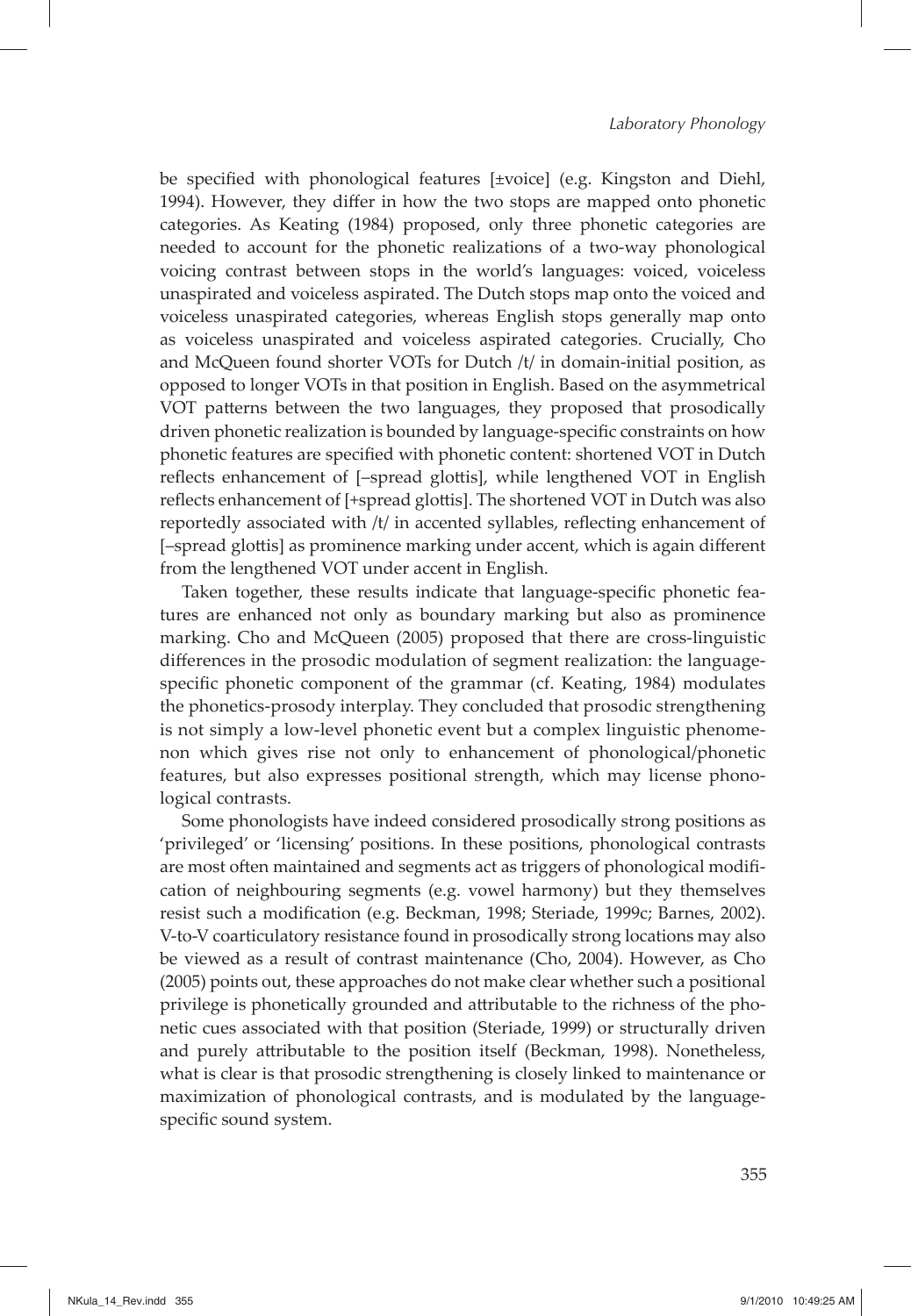## 3.2 Models of Prosodic Strengthening

In the previous section I discussed how prosodic strengthening can be related to linguistic contrast enhancement. Such enhancements, however, can be achieved only through fine-tuning of articulation of particular segments. In this section I will discuss some possible mechanisms which might further illuminate the nature of prosodic strengthening, with special reference to domaininitial strengthening. An important question is how prosodic structure influences the detailed operation of the articulators involved in strengthening.

## *3.2.1 Prosodic Strengthening as a Result of Dynamical Parameter Settings in a Mass-Spring Gestural Model*

In Articulatory Phonology (e.g. Browman and Goldstein, 1990, 1992), which is based on a mass-spring task dynamic model (e.g. Saltzman and Munhall, 1989; see Hawkins, 1992, for an overview for non-specialists), linguistically significant vocal tract constrictions, dubbed 'gestures,' are viewed as the primitives of phonological representation. In the model, phonological contrasts are maintained in terms of what kind of gestures are involved and how they are temporally coordinated. From the point of view of task dynamics, gestures are described in terms of the behaviour of the abstract 'mass,' which is connected to a 'spring,' and a 'damper' in a critically damped mass-spring system. As Hawkins describes it, it is as if one end of the spring were fixed at the mass, and the other end to the gestural point attractor. As the point attractor moves to a different target location, the spring is stretched, and the mass is pulled towards the target location. The damper makes the mass-spring system critically damped, such that the gesture is generally realized as a one-directional movement towards the target: The mass does not oscillate due to the damping (i.e. it never reaches the target location, and is not pulled back to its original location), but it stays in the target region, continuously and slowly reaching the equilibrium position of the spring (therefore the mass asymptotes towards the equilibrium position).

In the model gestures are specified with a set of dynamical parameter values. Some of the relevant dynamical parameters include target (underlying amplitude), stiffness (or natural frequency) and intergestural timing. Execution of gestures is characterized by articulatory movements, which vary depending on values of these parameters specified for a given gesture. The stiffness parameter reflects the stiffness of the spring, such that the stiffer the string, the faster the articulatory movement; the target parameter determines the target location, such that the larger the target, the more displacement of the articulatory movement; the intergestural timing determines how early or late the following gesture is timed with the preceding gesture, such that the earlier the following gesture comes, the more overlap between the adjacent gestures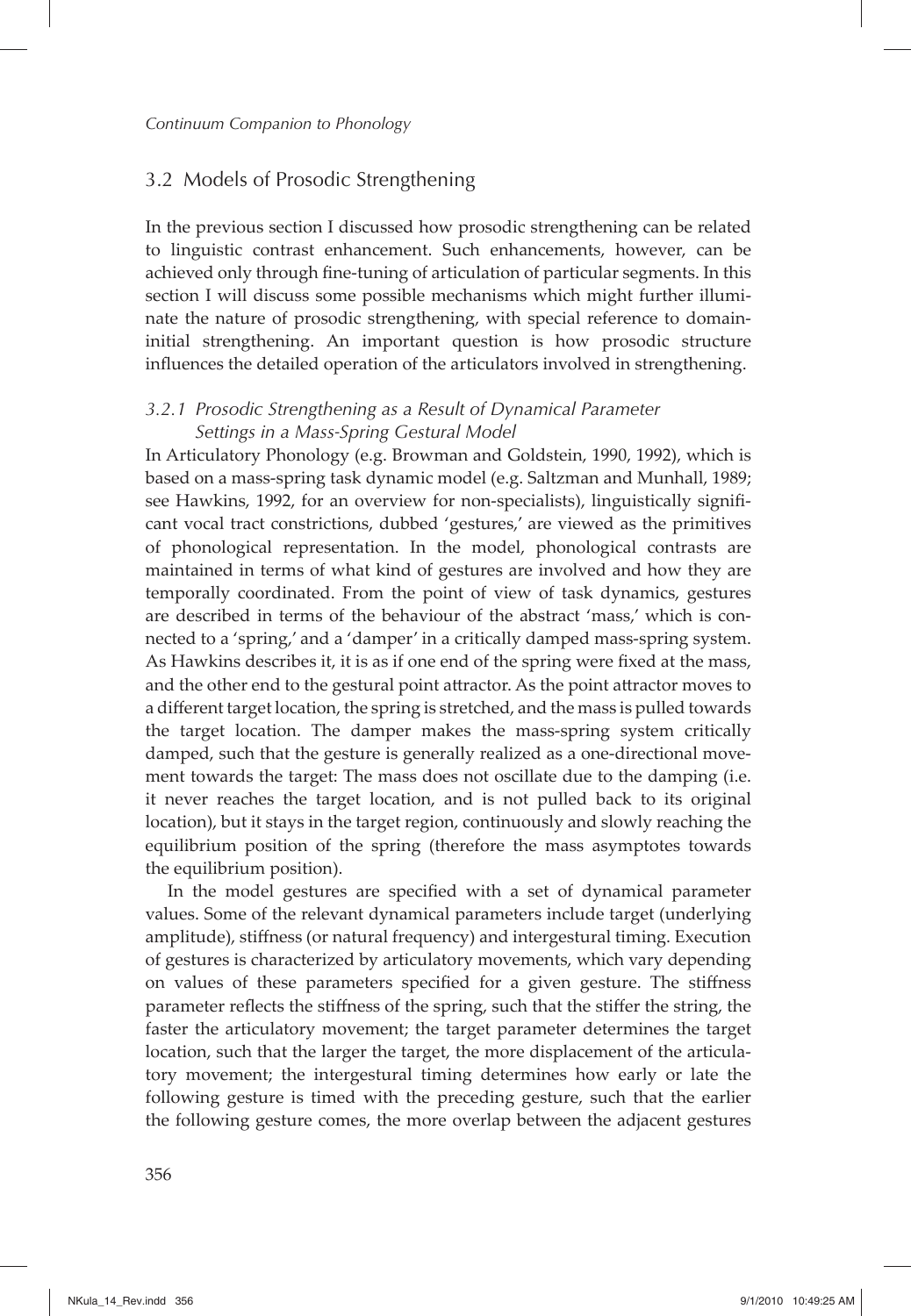and thus the more truncation of the preceding gesture. (For more recent development of Articulatory Phonology, see Goldstein et al., 2006; Goldstein, Pouplier et al., 2007; Goldstein, Chitoran et al., 2007; Saltzman et al., 2008.)

Since its introduction in the late 1980s, researchers working in Articulatory Phonology have attempted to account for prosodically conditioned speech variation in terms of gestural dynamics (e.g. Edwards et al., 1991; de Jong, 1991; Beckman et al., 1992; Harrington et al., 1995; Saltzman, 1995; Byrd and Saltzman, 1998, 2003; Byrd et al., 2000; Byrd, 2000; Byrd et al., 2006; Cho, 2006, 2008), and suggested that prosodically conditioned articulatory variation may be controlled by dynamical parameter settings.

As to accent-induced articulatory variations, some researchers found that articulation under accent is accompanied by an increase in duration and displacement without a concomitant change in peak velocity (see, for example, Edwards et al., 1991; Beckman et al., 1992). As no change in peak velocity in kinematics can be interpreted as a result of no change in stiffness, they suggested that accent-induced kinematic variations are better accounted for by a change in intergestural timing. However, later kinematic studies indicated that while the intergestural timing parameter may be involved with articulatory movements under accent (Harrington et al., 1995; de Jong, 1991), it cannot be the sole controlling parameter as increased movement displacement under accent is often associated with an increase in movement velocity, which can be better accounted for by a change in the target parameter - that is, the larger the target, the faster the movement (cf. de Jong, 1991; Fowler, 1995; Cho, 2006). Recall that Cho (2006) characterizes accent-induced articulatory strengthening as 'big in all ways' in that it is accompanied by larger, longer and faster articulatory movements, which suggests that rather than a particular dynamical parameter setting, multiple parameters must be involved in accent-induced articulatory variation.

Turning to boundary-induced strengthening, one question that has been raised is whether the same dynamical account of accent-induced kinematic variations may apply to boundary-induced articulation. Results of some previous kinematic studies (Edwards et al., 1991; Byrd and Saltzman, 1998; Byrd et al., 2000; Byrd, 2000) have converged on the conclusion that the dynamical mechanism governing boundary-induced strengthening is indeed different from that of accent-induced strengthening. A change in the stiffness parameter has been considered as a plausible explanation for boundary-induced strengthening (as opposed to either intergestural timing or target changes, which in some cases may better account for accent-induced strengthening). For example, the lip opening and closing gestures for English bilabial /m/ at edges of prosodic domains showed that movement duration and time-to-peak velocity were highly correlated (Byrd and Saltzman, 1998), suggesting that a local stiffness change may be the source of variation in boundary-adjacent lengthening: the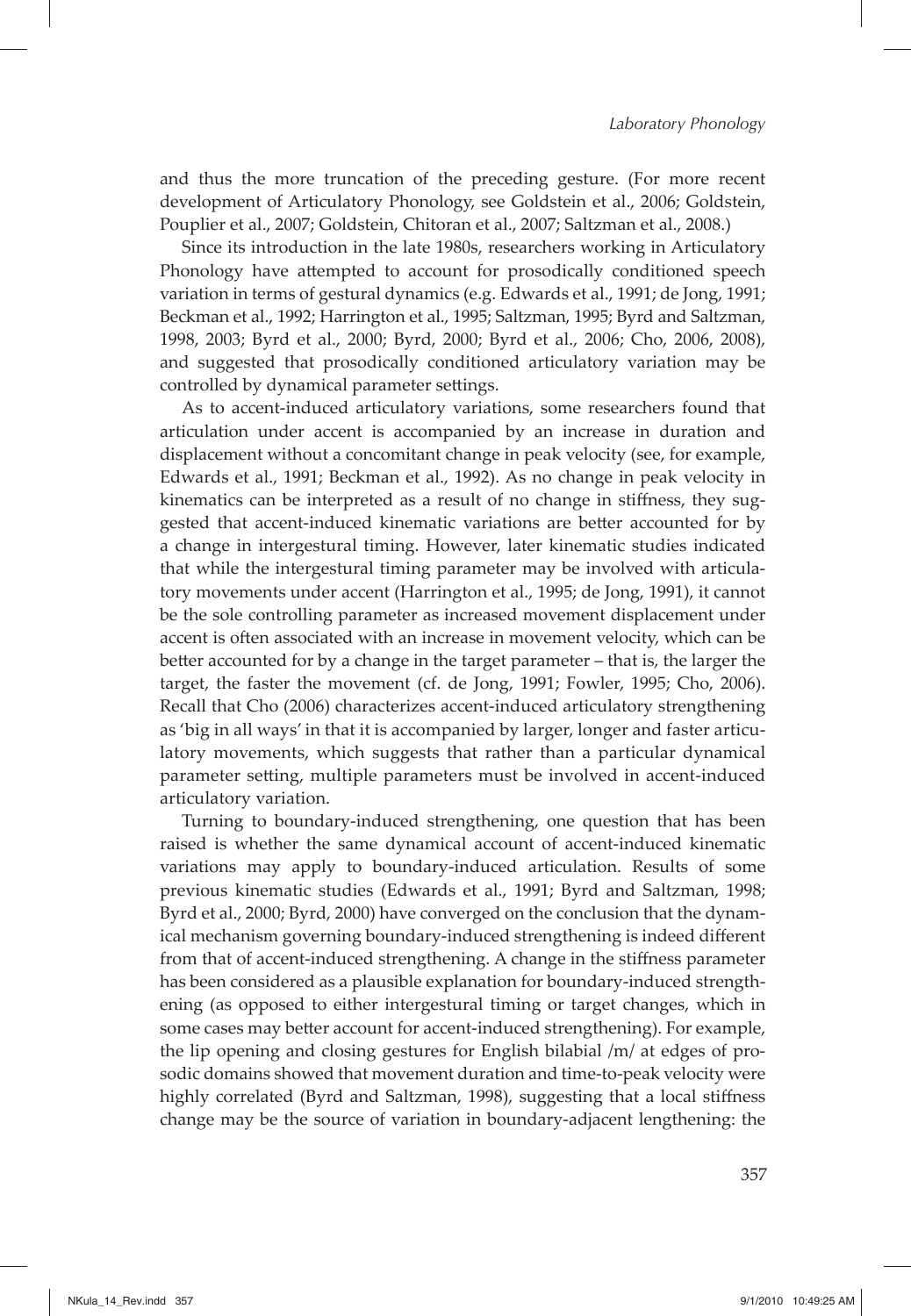higher the boundary, the less the gestural stiffness (see also Edwards et al., 1991, for the domain-final jaw closing gesture and Byrd (2000) for the transboundary tongue movement from  $a/d$  to  $b/d$ ). But again the stiffness account cannot be the complete story since it fails to explain the often observed boundary-induced spatial expansion. Nevertheless, taken together, these studies suggest that speakers must exploit differential dynamical mechanisms, which distinctively govern prominence versus boundary markings. However, it is still unclear whether and exactly how these are controlled differentially by particular sets of dynamical parameters.

#### *3.2.2 π-Gesture as a Device Modulating Boundary-Adjacent Articulation*

As previous studies have not been entirely successful in pinpointing the exact dynamical parameter setting underlying boundary-adjacent articulation, Byrd and her colleagues (Saltzman, 1995; Byrd et al., 2000; Byrd, 2000, 2006; Byrd and Saltzman, 2003; Byrd et al., 2006) have proposed that boundary-induced articulation can be better understood as a result of the influence of a so-called  $\pi$ -gesture that is governed by prosodic constituency in the task dynamics model. The  $\pi$ -gesture is an abstract and non-tract variable 'prosodic' gesture, which determines articulatory movement speed, modulating the rate of the clock that controls articulatory activation of constriction gestures. (A 'non-tract variable' is a gesture that is not actually realized in terms of vocal tract constrictions.) As the clock, controlled by the  $\pi$ -gesture, is slowed down at a prosodic juncture, the articulatory movement at the juncture becomes slower, and possibly spatially larger. In temporal domains the  $\pi$ - gesture is anchored at a prosodic boundary, such that its clock-slowing effect is stronger at the juncture, dwindling farther from the edge. In line with this, some recent kinematic studies have shown that boundary-induced lengthening is most robustly manifested in the 'transboundary' articulatory movements (movements that start domain-finally and end domain-initially spanning the intervening juncture, as in /i/-to-/a/ movement in /i#Ca/ context), which are assumed to be under a direct influence of the  $\pi$ -gesture (see also Byrd et al., 2006 and Cho, 2006, 2008, for English data; Tabain, 2003 and Tabain and Perrier, 2005, for French data).

However, Cho (2008) observes that the  $π$ -gesture approach raises a number of issues. One concerns the question exactly how far the boundary-adjacent temporal influence can be extended, in particular with respect to the right of the prosodic boundary. Put differently, is the boundary effect on duration strictly local to domain-initial position? Previous studies have in fact shown mixed effects on domain-initial temporal expansion, suggesting that domain-initial strengthening is not strictly local to 'initial' consonantal articulation. On the one hand, quite a few studies (Fougeron and Keating, 1997; Cho and Keating, 2001;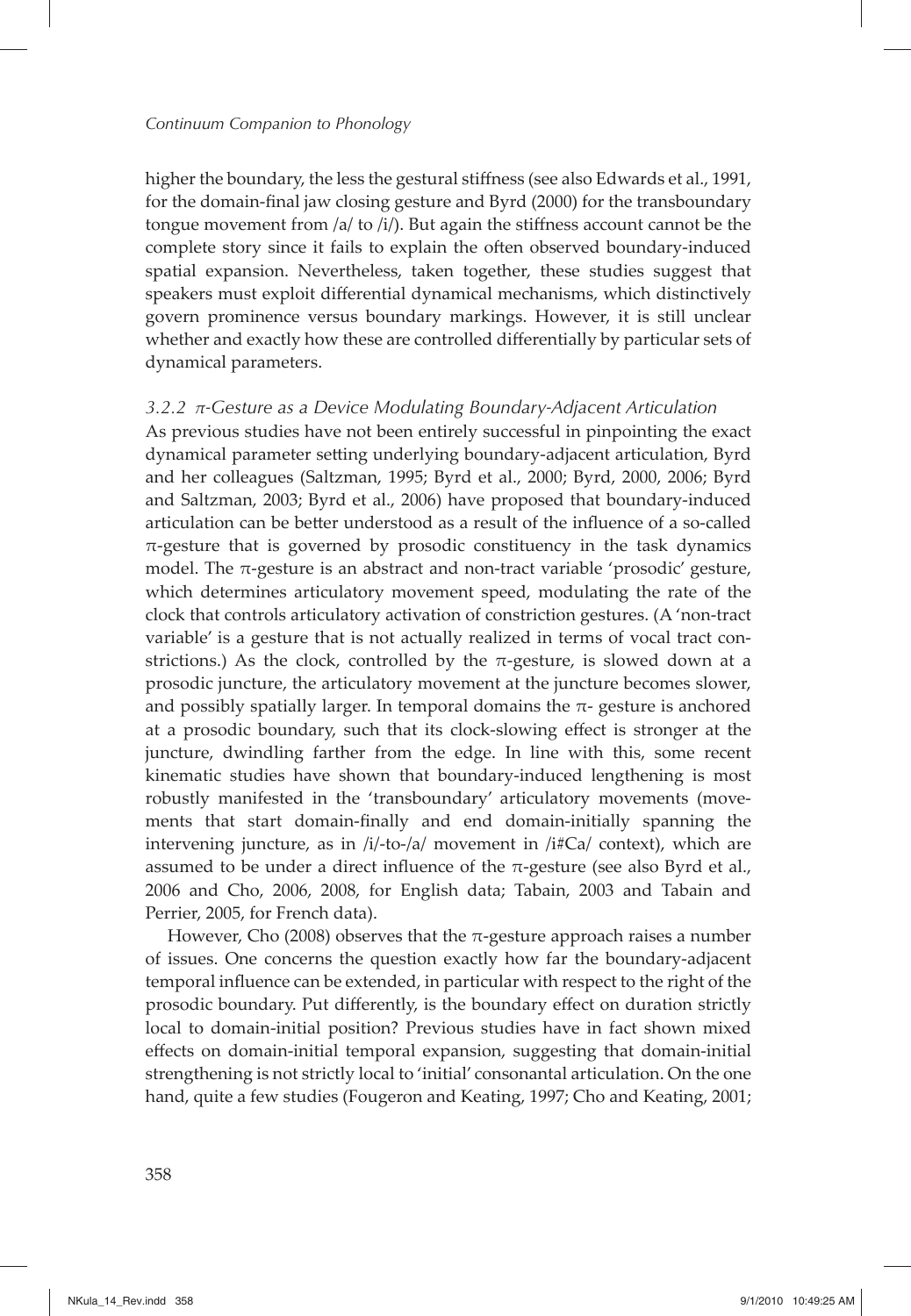Keating et al., 2003; Cho and McQueen, 2005; Cho and Keating, 2007, 2009) demonstrated that boundary effects are mainly local to C in domain-initial CV. On the other hand, some kinematic studies have indicated that articulatory movement lengthening effects can be pervasive into the vocalic articulation after the initial consonant (Byrd, 2000; Cho, 2006, 2008; Byrd et al., 2006). For example, Byrd et al. found lengthening of the articulatory opening movement from C to V after a boundary (though this was not observed for all speakers) and suggested that articulatory lengthening effects are roughly equivalent in both pre-boundary (domain-final) and post-boundary (domain-initial) articulations, especially as far as articulations immediately adjacent to the juncture are concerned. (Note, however, that post-boundary compensatory shortening was found, especially for consonantal gestures in onsets, in the second and the third syllables; cf. Krivokapić, 2007.) Cho (2006, 2008) also showed lengthening of vocalic gestures in domain-initial #CV lip opening movement and V-to-V tongue movement across a boundary (V#CV). These mixed results have been interpreted as suggesting that domain-initial effects on duration are not strictly local to the edge but may be gradient in nature, as a function of the distance from the boundary (Cho, 2008; Cho and Keating, 2009).

This gradience is indeed what the  $\pi$ -gesture predicts, that is, its influence wanes as it gets farther away from the boundary. Nevertheless, the mixed results do prompt further questions: exactly how far can the effects of the  $\pi$ -gesture be extended around prosodic junctures, and what factors influence the determination of its scope? Although answering theses questions requires substantial follow-up studies, a possible determining factor is the languagespecific prosodic system. Barnes (2001, 2002) suggested that, in English at least, the vowel in CV syllables is not subject to domain-initial acoustic lengthening because vowel duration in this language is a major cue for lexical stress. (See also Keating et al., 2003 for discussion of how languages with different prosodic systems may show differential domain-initial strengthening effects.)

Another topic of debate concerns the question of how the  $\pi$ -gesture captures possible spatial expansion at prosodic boundaries. While a body of experimental work has characterized the nature of boundary-adjacent articulations in primarily temporal dimension, other studies (as they are now understood) have shown that boundary-induced spatial expansion affects not only initial consonants, but also often the following vocalic articulation. A simulation of a clock-slowing of the π-gesture (Byrd and Saltzman, 2003) showed that clockslowing can reduce articulatory overlap between domain-initial consonantal gesture and the following vocalic gesture. The resulting non-truncation of the articulatory target of the consonant gesture may explain consonantal strengthening effects (which is reminiscent of the articulatory undershoot account; cf. Cho and Keating, 2001). However, it remains as yet unclear how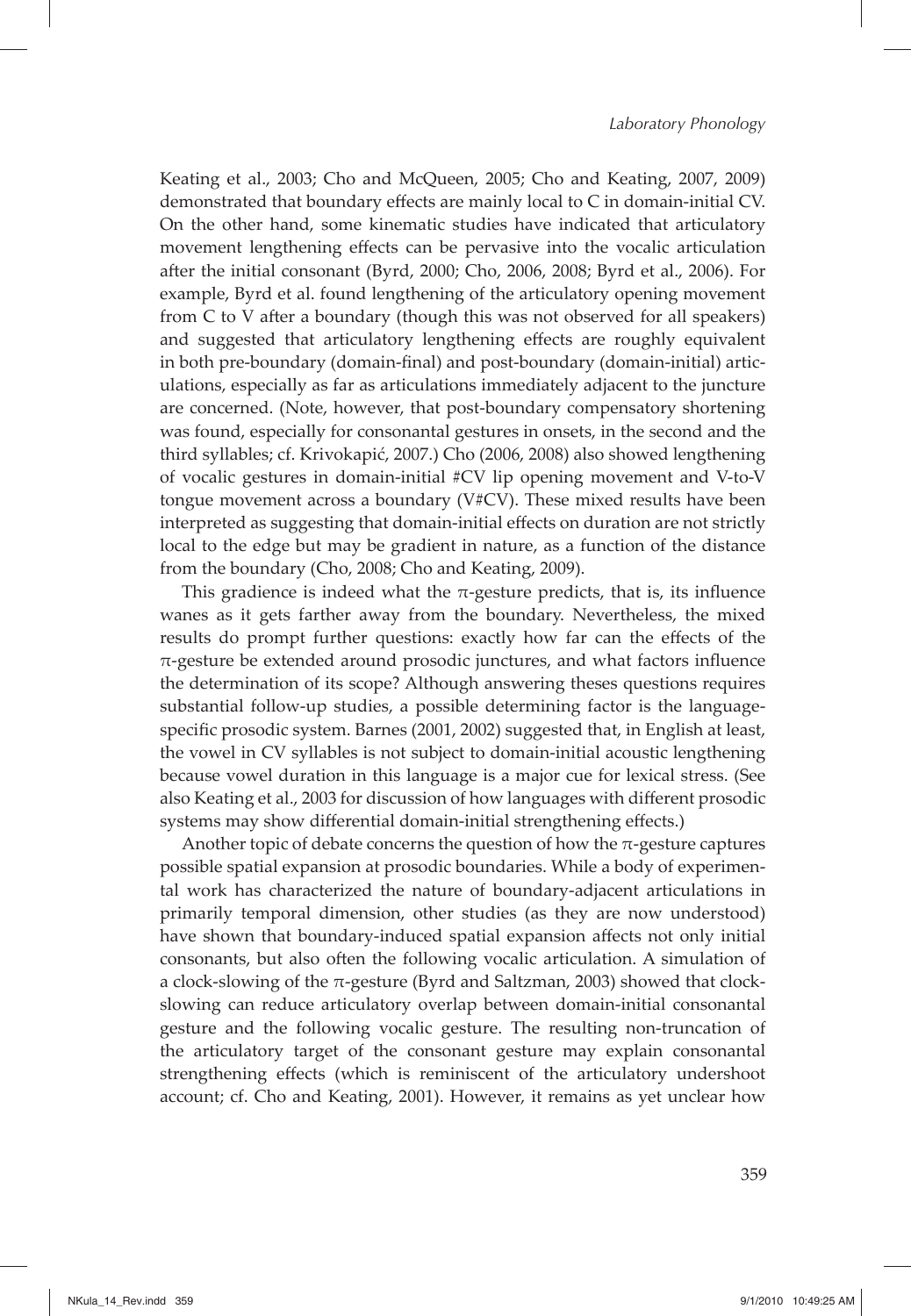this theory can explain vocalic expansion after the consonant; for this, further development of the model is needed.

As has been discussed so far, the  $\pi$ -gesture theory provides a possible way to unify dynamical accounts for symbolic prosodic and segmental units by relating them to the abstract  $\pi$ -gesture and the tract-variable articulatory gestures, respectively. However, further research is required to account for the gradient nature of both temporal and spatial variation, in a way that is both cognitively plausible and computationally implementable.

#### *3.2.3 Bonding Strength*

A possible alternative account that is available in a mass-spring dynamical system involves the notion of 'bonding strength', that is, the degree of cohesion among gestures (see Cho, 2001, based on the work of Browman and Goldstein, 1992). An important assumption of this account is that every gestural phase relation is associated with a differential degree of bonding strength. The original motivation for this was to take into account the variability in contextsensitive phasing relationships between consonantal gestures. Greater bonding strength is assumed to give rise to stronger gestural cohesion and more co-articulation between adjacent gestures. Given that this could be extended more generally to other phasing relationships, Cho et al. (2007) discussed the possibility that some types of boundary-induced phonetic variation can be explained on the assumption that bonding strength is inversely correlated with prosodic boundary strength (or the size of the prosodic domain). For example, cross-boundary V-to-V coarticulatory resistance (Cho, 2004) could be due to reduced bonding strength between vocalic gestures across a prosodic boundary. Similarly, reduced bonding strength would result in less coarticulation between a domain-initial consonant and its neighbouring gestures, leading to a greater duration of the former. If, as I propose, bonding strength is inversely co-indexed with boundary strength, then this information could be fed to the phonetic implementation stage, where prosodically driven fine-tuning of articulation may occur.

#### *3.2.4 The Window Model*

Prosodically conditioned phonetic variation can also be understood through Keating's (1990) window model (see also Byrd, 1996; Cho, 2004; Cohn, 1990; Docherty, 1992; Keating, 1996; see, for example, Guenther, 1995; Guenther et al., 1998, for an independent development of a window model). In the window model, articulatory movement targets are assumed to vary within specified ranges (i.e. 'windows') as opposed to fixed values. The model has been proposed to capture boundary-induced phonetic variation in such a way that the range of articulations adjacent to a prosodic boundary can be expanded or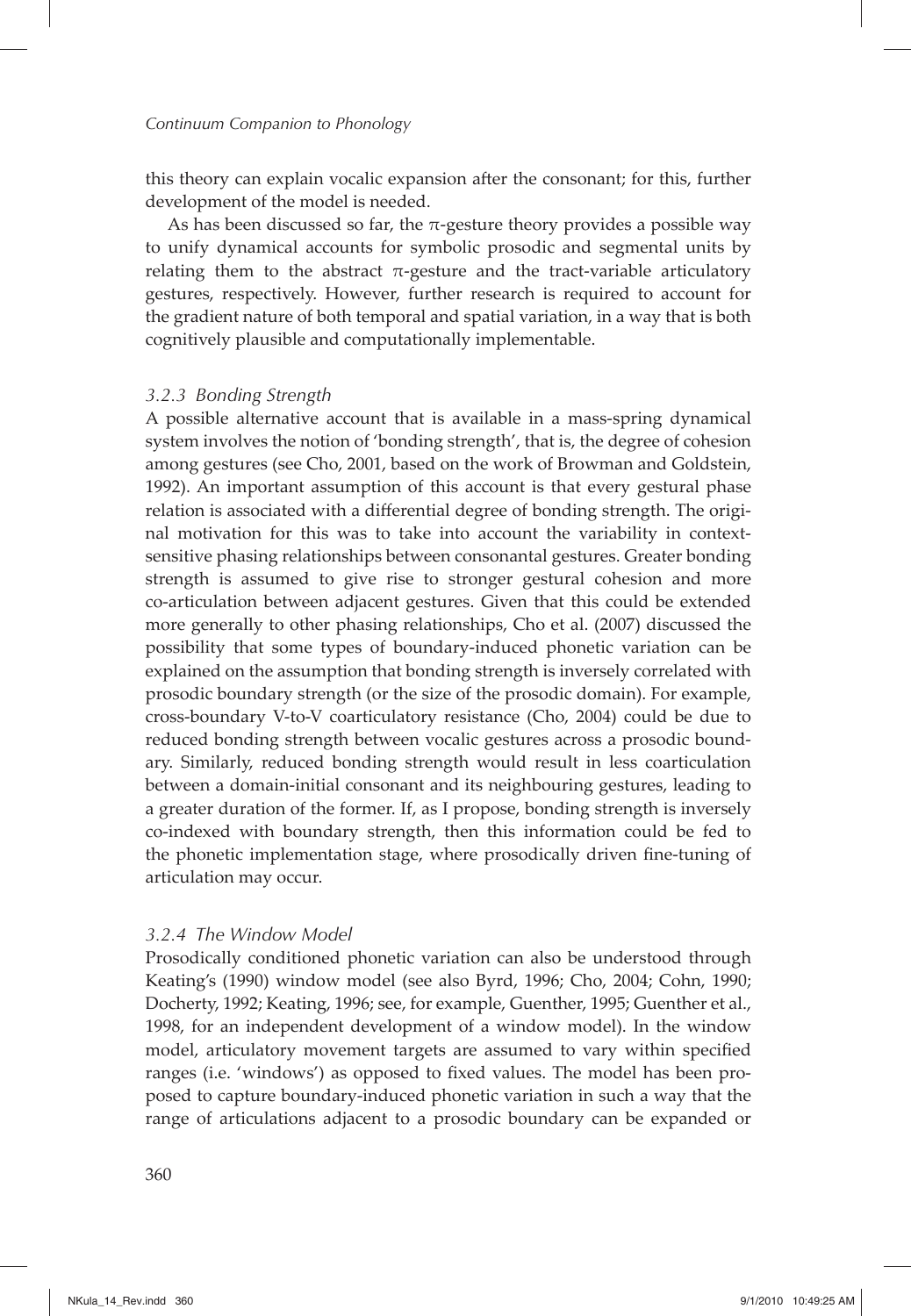shrunk (Keating and Shattuck-Hufnagel, 2002). An alternative formulation, however, was proposed by Cho (2004): the possible range of variation of a given articulation remains fixed, but prosodic factors such as boundaries could specify an operating target region within the fixed window. For example, the target for an articulator could be modulated according to the prosodic structure generated on line, such that the same gesture is specified for a more extreme and narrower operating range in domain-initial than in domain-medial articulation. Cho (2004) suggested that such modulation of the window range can also be applied to prominence-induced articulatory variation. The Window Model thus captures prosodically driven phonetic variation in a linguistically intuitive way: the phonological category of a segment is expressed by an invariable window size, but the prosodically driven variability is allowed within that window. It still remains to be seen, however, how this interpretation of windows can be further developed in a computationally implementable way.

#### *3.2.5 An Exemplar-Based Model*

A relatively recent type of production model is the exemplar-based approach (e.g. Pierrehumbert, 2001, 2002, 2003). The main tenet of the model is that speech perception involves the storage of exemplars of specific speech events in a multidimensional phonetic space, and that emerging phonetic categories form 'clouds' in different regions of this space. Each member of a cloud is a remembered instance of a given category (or label), such that each category is associated with a frequency-weighted distribution of phonetic events. Crucially, perceptually cumulated exemplars are used in speech production. When a phonetic category label is chosen, the motor commands for that label are executed based on a random sampling from the distribution of exemplars associated with that label. As Cho et al. (2007) suggest, the exemplar clouds could be co-indexed by prosodic domain. For example, the cloud for a consonant could be subdivided into clouds according to the level of prosodic domain (e.g. Intonational Phrase, Intermediate Phrase, Prosodic Word), so that once the category label and its prosodic position have been selected in production, a candidate exemplar could be selected at random from the prosodically appropriate sub-distribution of exemplars associated with that label (though Cho et al., also discuss a number of potential drawbacks of an exemplarbased approach).

#### 3.3 The Prosody Generator in Speech Production

The mechanisms discussed in the previous section have some implications for psycholinguistics theory of speech production. In the theory of production

361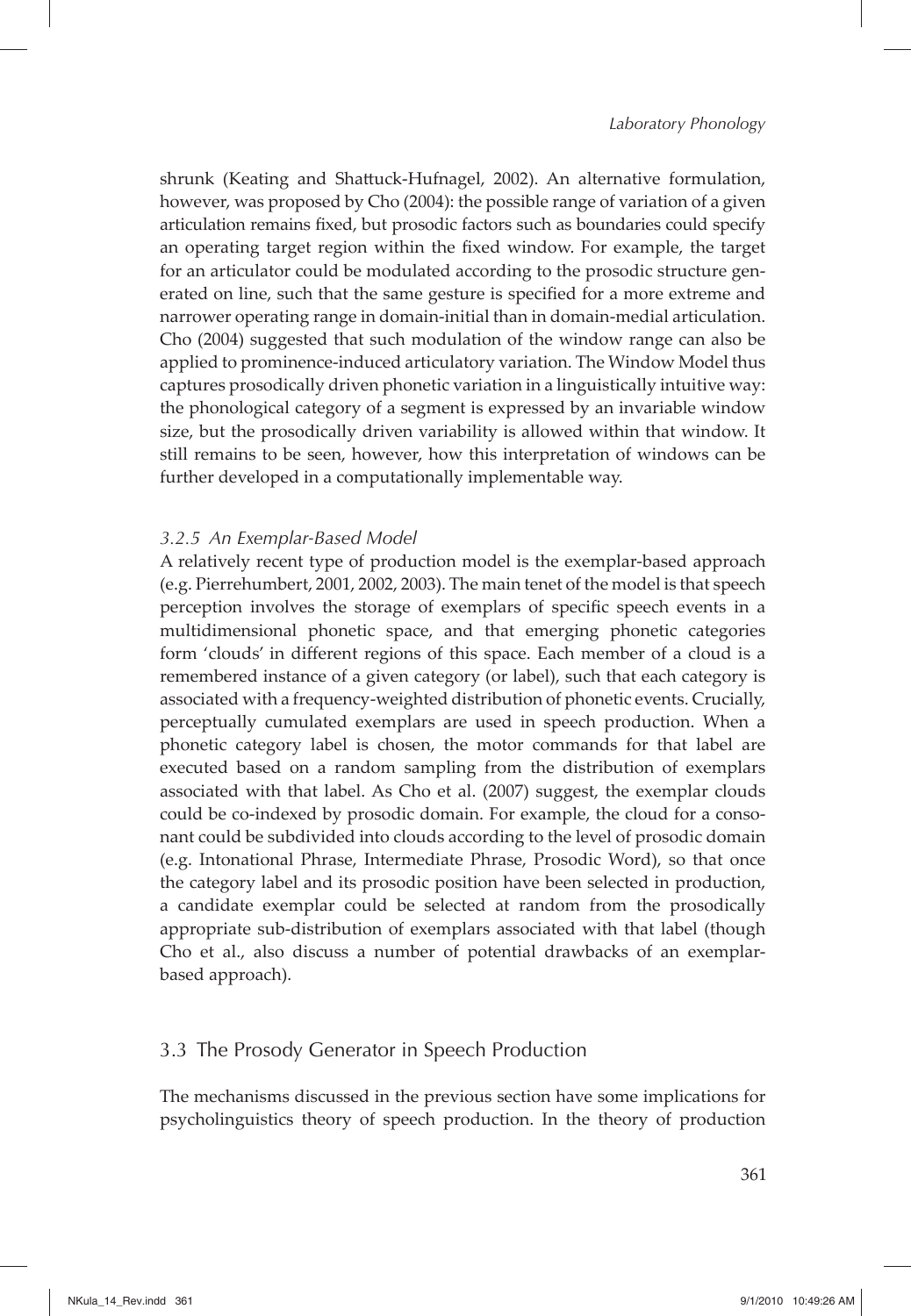developed by Levelt and colleagues (Levelt, 1989; Levelt et al., 1999), the influence of the prosodic structure of an utterance on articulatory planning occurs after lexical access, operated by the 'Prosody Generator' device. (See Keating and Shattuck-Hufnagel, 2002, for further discussion on where in the speech planning process the prosodic structure of an utterance should be built.) This device receives abstract phonological input about words along with information about their prosodic structure, and adjusts phonological specifications as a function of the context – a process called 'prosodification', which occurs before the phonetic encoding stage. (Phonetic encoding involves the specification of phonological representations on the phonetic surface, while phonological encoding refers to the phonological specification of lexical representations or 'lemmas'.) The Prosody Generator determines, for example, resyllabification and stress shift. However, in the current model it does not take into account fine-grained phonetic details that correlate with prosodic structure, such as domain-initial strengthening. The output of prosodification is fed into the phonetic encoding stage, where 'preprogrammed' gestural scores (in the sense of Articulatory Phonology) are retrieved from the 'mental syllabary'. Crucially, the model assumes that the retrieval of the gestural scores is the final step in speech planning, after which motor execution takes place as an automatic and biomechanic phonetic process. What has not been considered in the model is how fine-tuning of these 'preprogrammed' gestural scores occurs as a function of prosodic structure. Cho et al. (2007) proposed that such fine-tuning could still be done by the Prosody Generator, but that it must occur at the phonetic encoding stage, given that it must reflect prosodically driven subphonemic variation of speech. (See also Keating, 2006, for discussion of this issue.) To do this, the Prosody Generator could be harnessed with some of the mechanisms discussed in the previous section. Given that the notion of gestural scores adopted by the model is based on a mass-spring gestural dynamical system, it may be theoretically coherent for the Prosody Generator to be further developed by incorporating the mechanisms of the π-gesture model.

## **4. Issues in Prosodic Strengthening in Speech Perception**

As we now understand it, prosodic strengthening is not simply a physical articulatory event beyond the domain of linguistic control, but is realized in a linguistically meaningful way, conveying information about boundaries and prominence. A question that naturally arises, then, is in what ways such structural information is useful in speech comprehension. In this section I will discuss some possible roles of prosody in speech comprehension,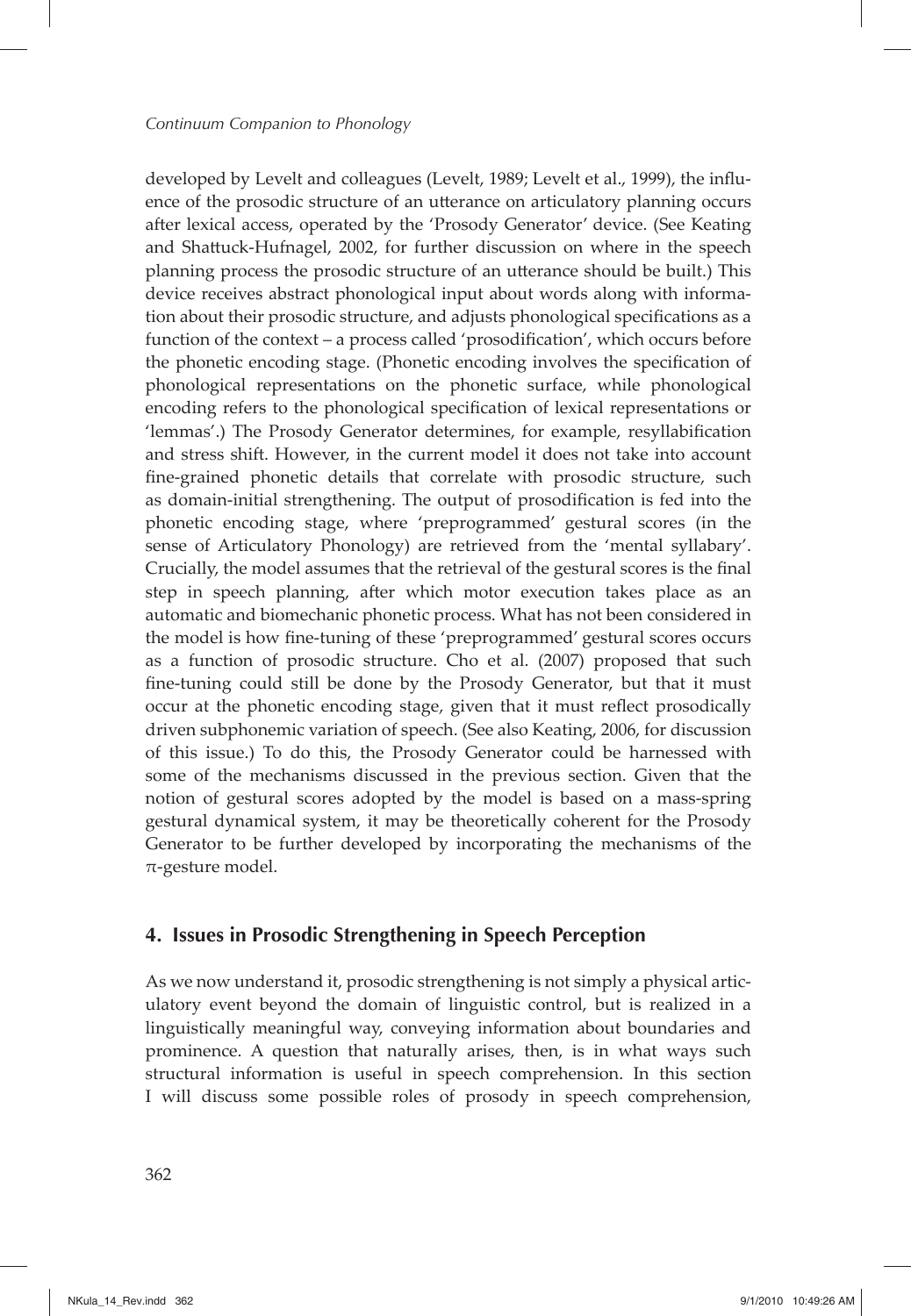especially in terms of lexical processing, and propose that prosodic information is processed in parallel with segmental information, by a special device called the 'Prosody Analyser'.

# 4.1 Phonetic Manifestations of Prosodic Structure in Speech Comprehension

Some of the earlier studies on roles of prosody in spoken word recognition have focused on how word-level prosodic information about lexical stress is exploited in lexical segmentation. For example, Cutler and her colleagues (Cutler and Norris, 1988; Cutler and Butterfield, 1992) showed that English listeners tend to use the frequent strong-weak (trochaic) stress pattern to detect the beginning of a word, which of course is cued by suprasegmental features such as F0, duration and amplitude (Lehiste, 1970). Fragment priming experiments in Spanish (Soto et al., 2001) also suggested that when the stress of the spoken fragment is matched with the stress of the visual target, recognition of the target word is facilitated, but inhibition occurs when stress is mismatched. Other studies have examined effects of cues to prosodic word boundaries in lexical access (e.g. Gow and Gordon, 1995; Davis et al., 2002; Salverda et al., 2003). One particular line of enquiry has examined the case of shorter words embedded in longer words (e.g. *ham* embedded in *hamster*). In eye-tracking experiments with crossspliced Dutch materials, for example, where participants were instructed to click on the object picture (e.g. *ham* or *hamster*) mentioned in the auditory sentence, Salverda et al. showed more transitory fixations to pictures of monosyllabic words (e.g. *ham*) when the first syllable of the target word (e.g. *hamster*) was cross-spliced from the original monosyllabic word (*ham*) than when it was from the longer word (*hamster*). They then argued that the acoustic durational cues were a consequence of a difference in prosodic structure, and that they modulated lexical activation.

The studies discussed above demonstrated word-level prosodic effects on spoken word recognition. Our understanding of how phrase-level prosodic information is used in spoken word recognition is still limited. However, more recently research in lexical processing has begun to investigate possible roles of prosodic information in higher-level prosodic structure (e.g. Christophe et al., 2004; Kim, 2004; Cho et al., 2007; Shukla et al., 2007; Welby, 2007; Kim and Cho, 2009; Warner et al., in press). For instance, in word monitoring and phoneme detection tasks in French, Christophe et al. showed that lexical access for monosyllabic words (e.g. *chat* 'cat') in two-word sequences (e.g. *chat grincheux* 'cat grumpy') was faster when Phonological Phrase (an intermediate level in the prosodic hierarchy) boundaries intervene than when the sequences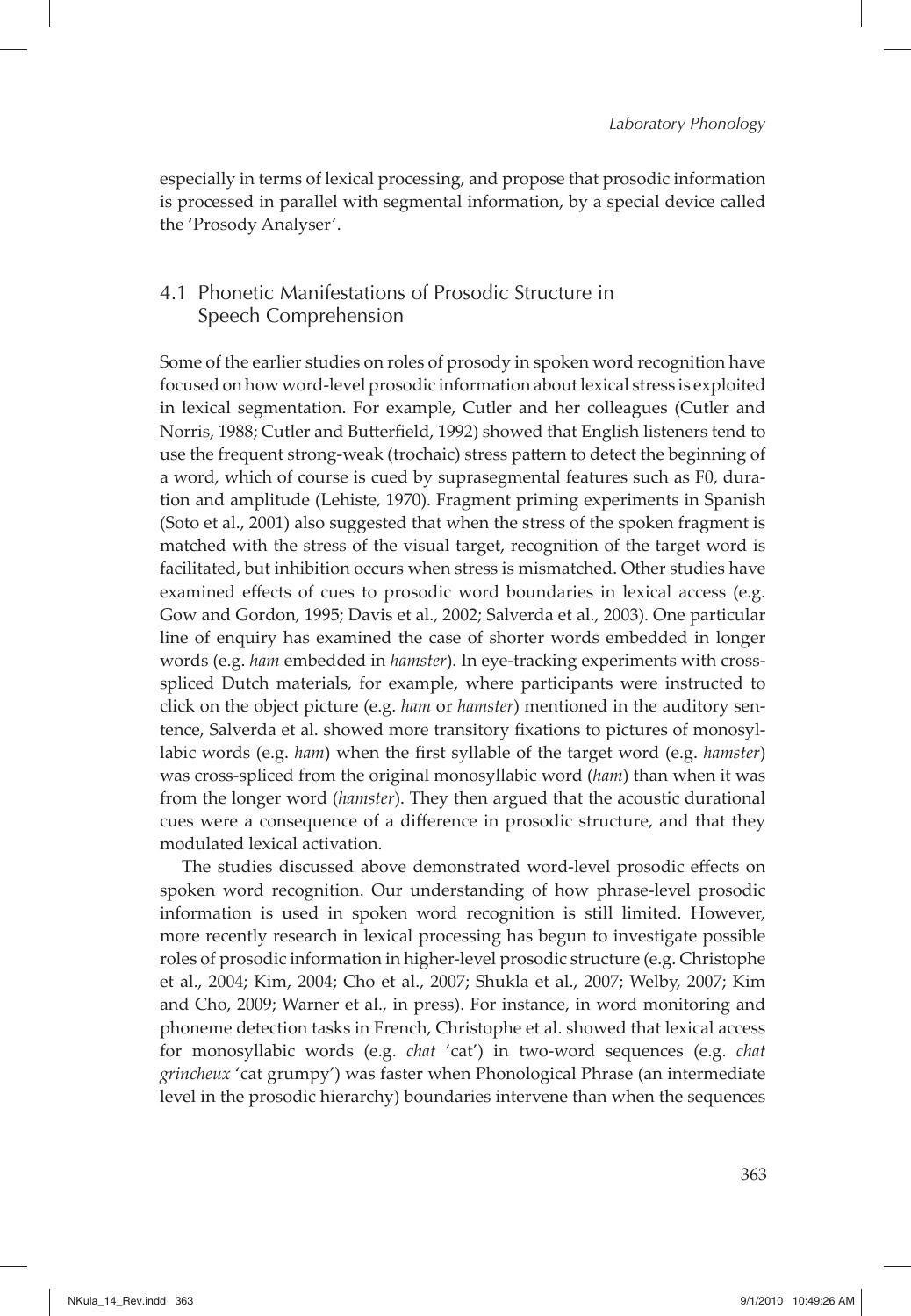occur within such a phrase. They proposed that listeners terminate pending lexical searches when they encounter Phonological Phrase boundaries, and therefore that lexical access operates within the domain of the Phonological Phrase. However, Christophe et al.'s study did not examine exactly what kind of phonetic information about prosodic structure was used in lexical processing, though they speculated that phrase-final lengthening would be a major cue.

In an effort to explore how specific prosodic cues to high-level prosodic structure may be used, Kim (2004) employed an artificial language learning paradigm (for this, see Saffran et al. 1996). Kim created a small artificial lexicon and tested how novel words were learned by Korean listeners. In the learning phase, listeners were exposed to continuous sequences of the novel words for a certain period of time, and in the test phase they had to identify whether a given string of sounds is a likely word that might occur in the artificial language that they had been exposed to. Crucially, in creating spoken novel words, various prosodic cues were manipulated, such as duration (word-finally, in line with phrase-final lengthening), amplitude (word-initially, in line with domain-initial strengthening), and F0 (rising word-finally, in line with the Korean intonational structure, where an Accentual Phrase ends with a rising tone). When novel words contained these cues in conformity with the specific prosodic characteristics of Korean, learning the novel words was improved as compared to the control case, where no prosodic cues were available. In particular, the presence of AP-final durational cue was found to improve learning the most. On the other hand, when a rising tone, an AP-final intonational marker in Korean, was aligned with word-initial position, learning performance became poorer than in the control case. Kim's study therefore suggested that each of prosodic cues to high-level prosodic structure contributes to lexical segmentation, but only if the cue conforms to the language-specific prosodic structure (cf. See Tyler and Cutler, 2009, for a cross-linguistic study where phrase-final lengthening served as a cross-linguistic cue).

Subsequently, in word-spotting experiments in Korean, Kim and Cho (2009) further tested how such multiple prosodic cues to high-level prosodic structure contribute cumulatively to lexical segmentation. They found that when both phrase-final duration and intonational cues are available, listeners did not necessarily benefit from them both. Instead, the results showed partial cumulative effects: the addition of phrase-final durational cues was most efficiently exploited when intonational information was not optimal (i.e. with infrequent intonational patterns that do not conform to the intonational phonology of Korean; cf. Jun, 1993, 1995, 2000). Taken together, these studies therefore demonstrate that suprasegmental cues which mark prosodic boundaries are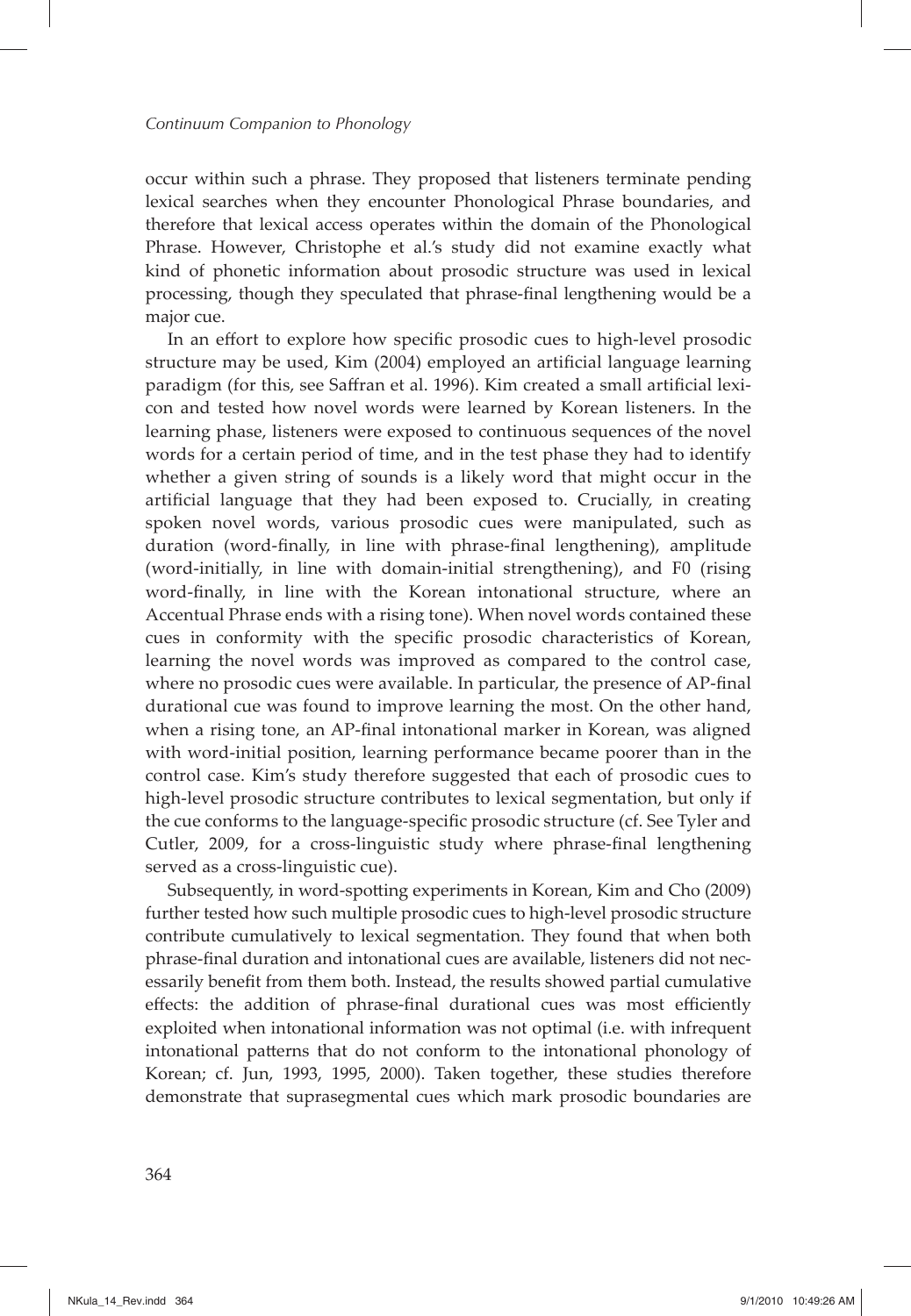indeed exploited by listeners in lexical segmentation, but the way they are used is constrained by language-specific prosodic structure.

Let us now consider some possible roles of domain-initial strengthening whose characteristics are not entirely suprasegmental, that is, those which are accompanied by extreme articulation. Domain-initial position has often been considered to be an informationally rich locus in speech processing (see Gow et al., 1996). A basic assumption has been that the speaker signals prosodic structure via articulatory domain-initial strengthening, and that the listener makes use of its acoustic consequences in comprehension (cf. Cho et al., 2007). As Keating (2006) observes, domain-initial strengthening is presumably motivated by the fact that initial segments are less determined by prior context, and the contextual information gap is compensated for by domain-initial strengthening. Fougeron and Keating (1997) also speculated that since domaininitial strengthening entails increased articulatory contrast between segments straddling a prosodic boundary, this contrast could contribute to marking that boundary, thereby helping listeners to parse the continuous incoming speech signal into words and thus facilitating lexical segmentation.

Cho et al. (2007) moved beyond speculations, and directly tested the role of domain-initial strengthening in lexical segmentation. In cross-modal identitypriming experiments, listeners made lexical decisions to visual targets (e.g. *mill*) as they heard the sentence with two-word sequences containing lexical ambiguities (e.g. *mill company*, with the competitor *milk*). The two-word sequences (e.g. *mill # company*) contained Intonational Phrase or Prosodic Word boundaries (IP-boundary context, for example, *To learn about wood products, they visited a MILL COMPANY in Alabama last summer* versus Word-boundary context, for example, *When I was thinking about buying a coffee MILL, COMPANY names were the most important things I considered*). The second word's onset (e.g. [kɑ] in *company*) was then spliced from another token of the sequence in IP-initial position (strengthening condition) or Wd-initial position (non-strengthening condition). When related targets were identical to pre-boundary words (e.g. *mill*) in Word-boundary context, a stronger priming effect was observed in the strengthening condition (when the post-boundary onsets were spliced from IP-initial than from Wd-initial position). The strengthened [k] was viewed to provide a better match to the onset of *company* than the coda of *milk*, its competitor in the sequence *mill company*. Domain-initial strengthening present in the onset of the following word was, therefore, interpreted as serving as a cue to lexical segmentation via resolving lexical ambiguity. A general conclusion is that phonetic correlates of domain-initial strengthening are used as acoustic cues in the segmentation of continuous speech, and, more broadly, that speakers signal prosodic structure in systematic, fine-grained phonetic detail and that listeners make use of it in speech comprehension.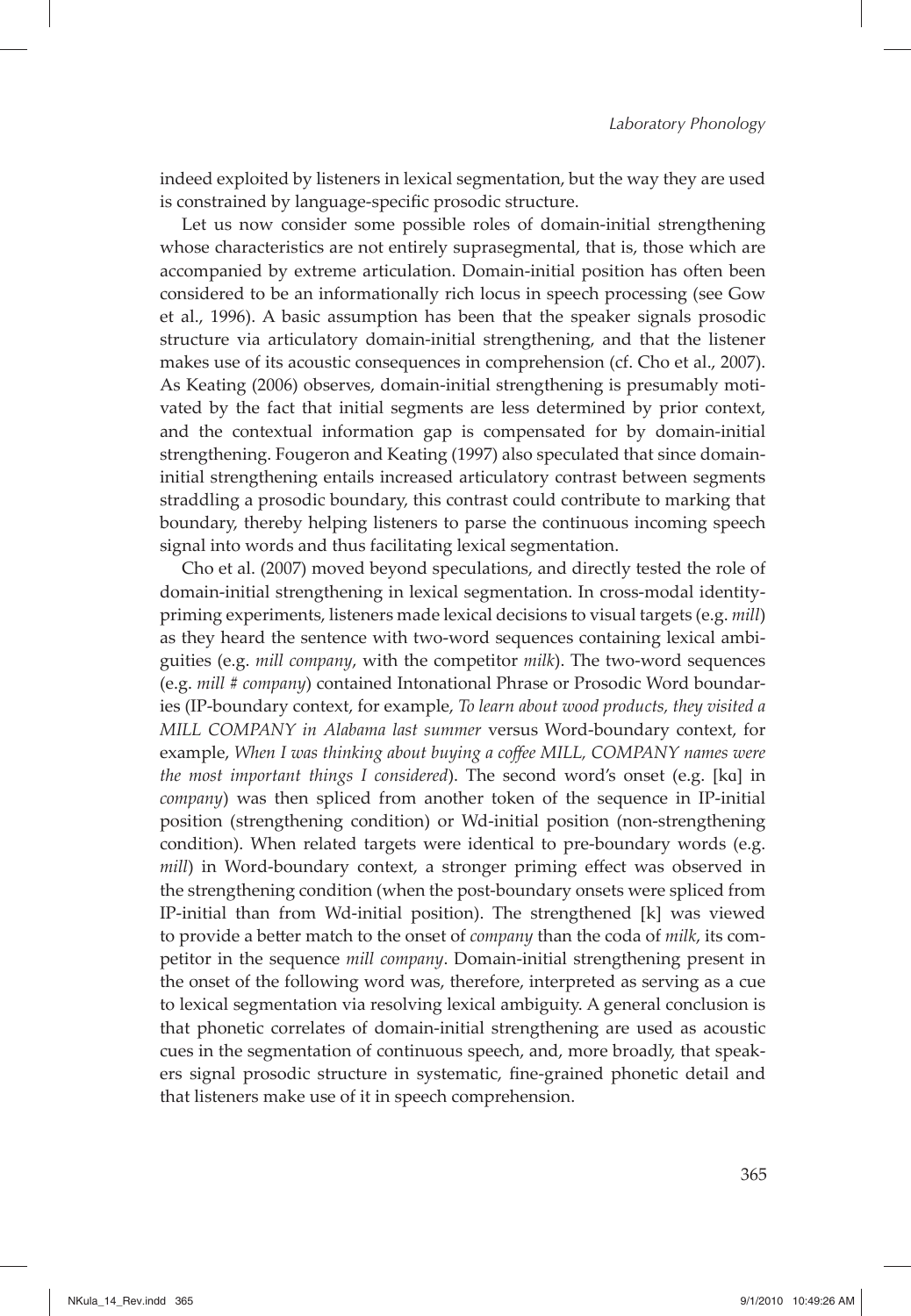## 4.2 The Prosody Analyser in Speech Comprehension

Successful spoken word recognition necessitates successful lexical segmentation of continuous speech input that is, finding the word boundaries as intended by the speaker. A well-known approach to lexical segmentation is to consider the process as a consequence of lexical competition (e.g. Marslen-Wilson and Welsh ,1978; McClelland and Elman, 1986; Norris, 1994). In lexical competition, a set of competitors whose acoustic beginnings are consistent with the speech input is initially activated. Competitors are then inhibited as they become mismatched with the input as it unfolds over time. Eventually, a single candidate remains as the winner in the competition. This also ends the search for the word boundary, and hence lexical segmentation. The fact that fine-grained phonetic (subphonemic) details influence lexical segmentation (including prosodically driven phonetic variation) has challenged traditional models of lexical competition which rely on phonemic representations only (cf. Gow and Gordon, 1995; Norris et al., 1997; Gow, 2002).

To account for how the fine-grained phonetic information about prosodic structure influences lexical competition, Cho et al. (2007) have proposed the 'Prosody Analyser' account (see also Salverda et al., 2003), as a mirror image of the Prosody Generator account in speech production (see Section 3.3). Their hypothesis was that the Prosody Analyser uses information which specifies suprasegmental (and possibly segmental) aspects of the speech signal to compute the prosodic structure of the current utterance. Crucially, the Prosody Analyser is not completely separated from the process of segmental analysis (which is necessary to retrieve phonemic representations), but representations of prosodic structure are taken to be extracted in parallel to segmental representations. On the one hand, the segmental analysis determines what words are considered (i.e. the content) in the current input, possibly in terms of phonemic representations in the Shortlist model (Norris, 1994) and the TRACE model (McClelland and Elman, 1986), or possibly in terms of fine-grained phonetic details as in the Feature Parsing model (Gow, 2002). On the other hand, the Prosody Analyser guides the process which determines where words are likely to begin and end, for which it uses the location information of boundaries to modulate the lexical competition process. Potential lexical boundaries, computed by their segmental match with the speech input, are then checked against prosodic boundaries computed by the Prosody Analyser, so that the alignment between the two hypothetical boundaries plays an important role in determining the 'winner' in the lexical competition. The Prosody Analyser account is therefore in line with the assumption that segmental and prosodic information have different roles to play in the word recognition process. See Cho et al. (2007) for further discussion on how an episodic account of word recognition (e.g. Goldinger, 1996, 1998; Johnson, 1997) could make use of fine-grained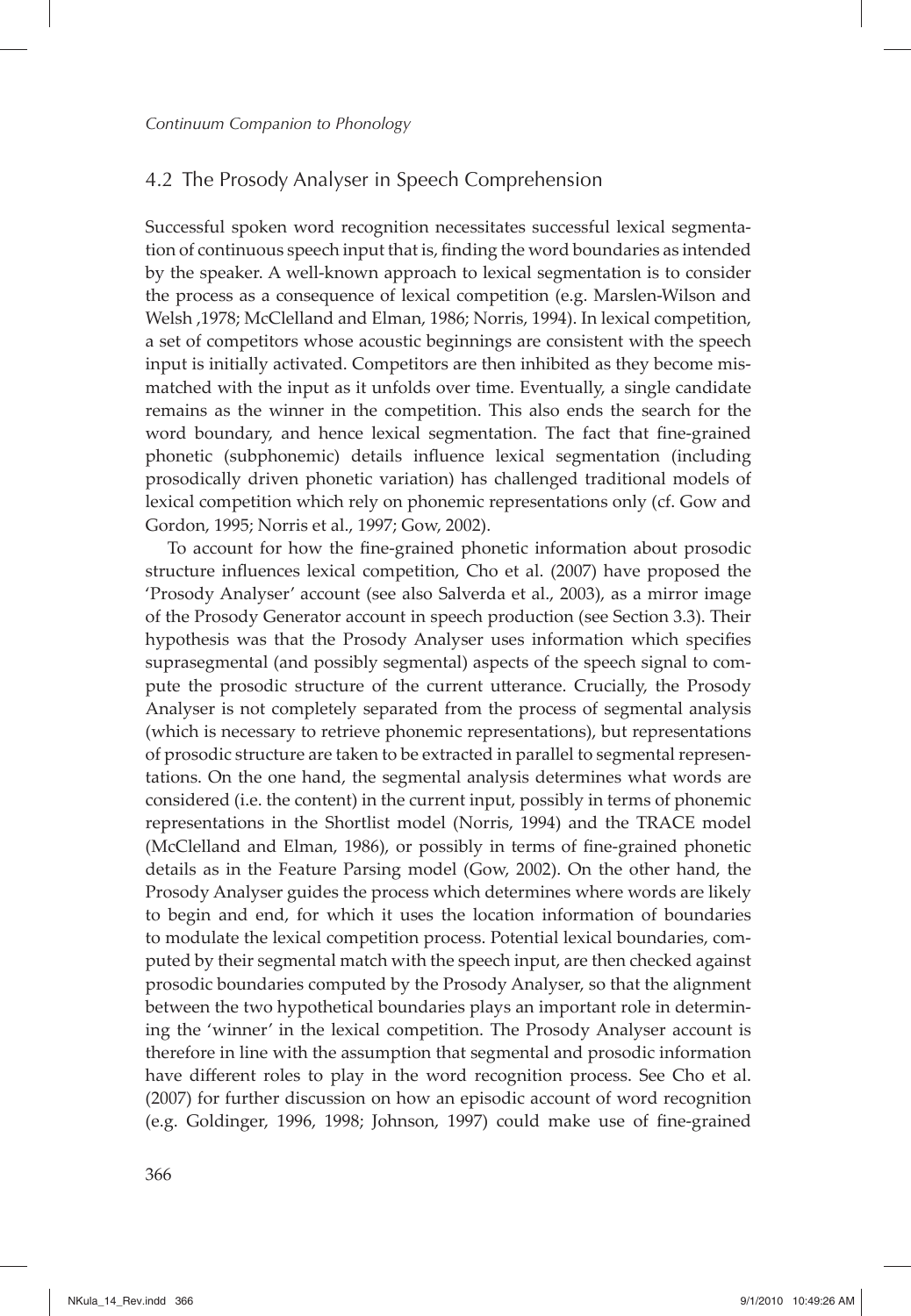phonetic details in lexical processing and on possible advantages of the Prosody Analyser account over the episodic account.

## **5. A New Challenge**

This chapter has considered the phonetics-prosody interface in the realm of Laboratory Phonology, focusing on how prosodic structure is manifested in fine-grained phonetic details in speech production and what roles they may play in speech comprehension. We have seen ample evidence that prosodically driven fine-grained phonetic details do not arise simply as low-level physical phenomena, but instead play linguistically significant roles, serving dual functions of boundary marking and prominence marking. We have also learned that phonetic manifestations of prosodic structure are closely linked to contrast enhancement, both paradigmatically (i.e. phonemic) and syntagmatically (i.e. structurally), and that the way linguistic contrasts are enhanced is modulated by language-specific phonological systems. Moreover, we have seen that phonetic consequences of prosodic strengthening are indeed used in speech comprehension, especially in terms of lexical segmentation and resolution of temporal lexical ambiguities. It was proposed that prosodic structure should be computed (e.g. by the Prosody Analyser) in parallel with segmental analysis, and that the match between computations of prosodic structure and lexical content facilitates lexical processing.

Over the past two decades, we have clearly obtained better insights into the nature of sound systems in which phonetics and prosody are intertwined in a linguistically systematic way. Understanding the interplay between phonetics and prosody must now be seen as an essential prerequisite for understanding the whole linguistic communication system of a given language. We are now left with a new challenge: how do we reinforce our knowledge and extend it to build models that capture the complex interplay of phonetics and prosody, in a way that is both descriptively and explanatorily adequate?

In building such a model, possible mechanisms underlying phonetic manifestations of prosodic structure may include the  $\pi$ -gesture model, Bonding Strength, the Window Model and Exemplar-based approaches, which can be combined with a psycholinguistic production model such as Levelt's, about which I proposed that prosodically driven fine-tuning of articulation must operate at the level of phonetic encoding, possibly by the Prosody Generator. The challenge that we are facing is how to put these insights together and integrate them into a more general model of speech production. As Beckman (1996) puts it, prosody is now considered to be a grammatical entity in its own right. In building such an integrated model, the most important issue will be where in the general architecture of grammar prosody needs to be placed

367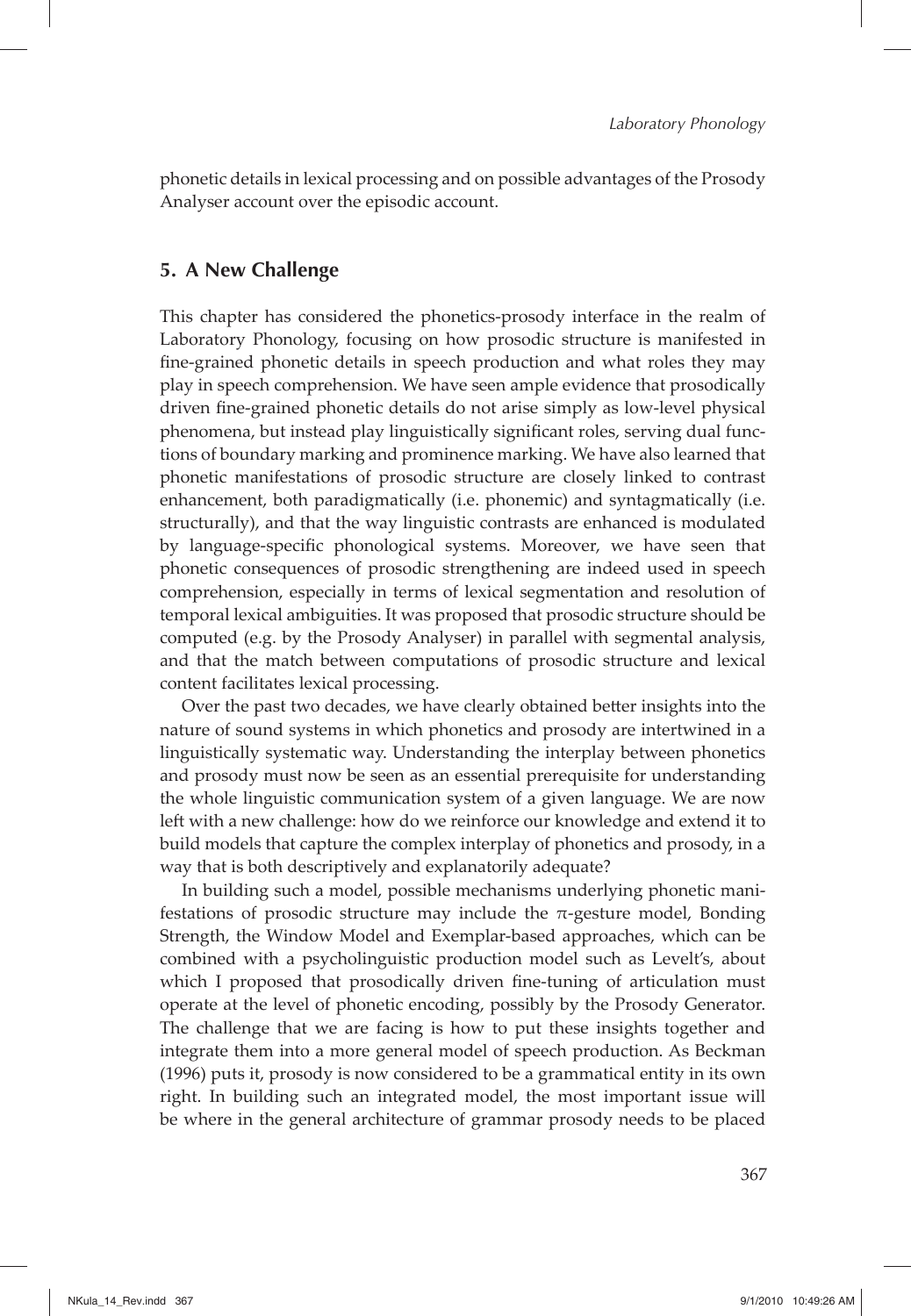and how the prosody component interacts with other components in the grammar. All in all, since phonetic manifestations of prosodic structure convey information about various strata of speech production (from low-level phonetic realizations to the discourse structure), and since prosodic information is indeed exploited in speech comprehension, the Laboratory Phonology community needs to develop a more full-fledged model. This model should provide an adequate explanation of the interactions between prosody and other linguistic components in order to achieve a better understanding of global linguistic functions of speech prosody in the architecture of grammar.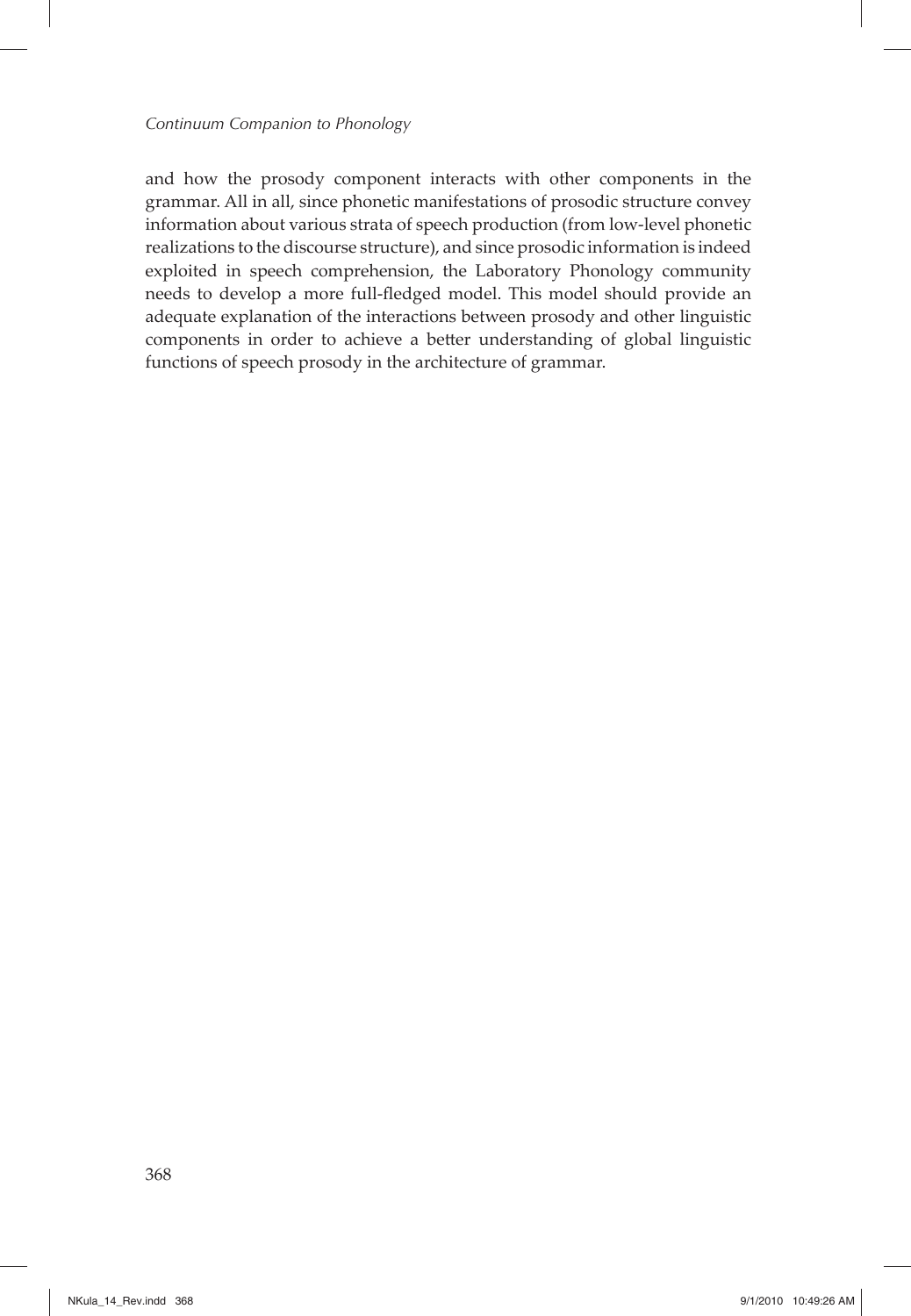## **References**

- Barnes, J. A. (2001). Domain-initial strengthening and the phonetics and phonology of positional neutralization. Proceedings of the Northeast Linguistic Society (NELS), 32, vol. 1, pp.1-20.
- Barnes, J. A. (2002). Positional Neutralization: A Phonologization Approach to Typological Patterns. Unpublished Ph.D. dissertation. University of California, Berkeley.
- Beckman, J.N. (1998). Positional Faithfulness. Ph.D. dissertation, University of Massachusetts, Amherst.
- Beckman, M. E. (1986). Stress and Non-stress Accent. Dordrecht: Foris Publications.
- Beckman, M. E. (1996). The parsing of prosody. Language and Cognitive Processes, 11, 17-67.
- Beckman, M.E., Edwards, J. and Fletcher, J. (1992). Prosodic structure and tempo in a sonority model of articulatory dynamics. In G. Docherty and B. Ladd (eds), Papers in Laboratory Phonology II: Gesture, Segment, Prosody, pp. 68-86. Cambridge: Cambridge University Press. .
- Beckman, M. E. and Edwards, J. (1994). Articulatory evidence for differentiating stress categories. In Papers in Laboratory Phonology III: Phonological Structure and Phonetic Form (P. A. Keating, editor), pp. 7-33. Cambridge: Cambridge University Press.
- Beckman, M. E. and Kingston, J. (1990). Introduction. In J. Kingston and M. Beckman (Eds.), Papers in Laboratory Phonology I: Between the Grammar and the Physics of Speech, pp. 1- 16. Cambridge: Cambridge University Press.
- Beckman, M. E. and Pierrehumbert, J. (1986). Intonational structure in Japanese and English. Phonology Yearbook, 3, 255-309.
- Berkovits, R. (1993). Utterance-final lengthening and the duration of final-stop closures. Journal of Phonetics, 21, 479–489.
- Boersma, P. (1998). Functional Phonology. LOT International Series 11. The Hauge: Holland Academic Graphics.
- Browman, C. and Goldstein L. (1990). Tiers in articulatory phonology, with some implications for casual speech. In J. Kingston and M.E. Beckman (eds), Papers in Laboratory Phonology I: Between the Grammar and the Physics of Speech, pp. 341–376. Cambridge: Cambridge University Press.
- Browman, C. and Goldstein, L. (1992). Articulatory phonology: An overview. Phonetica, 49, 155-180.
- Bruce, G. (1977). Swedish Word Accents in Sentence Perspective. Travaux de L'institut de Linguistique de Lund XII. Gleerup, Lund.
- Byrd, D. (1996). A phase window framework for articulatory timing. Phonology, 13, 139-169.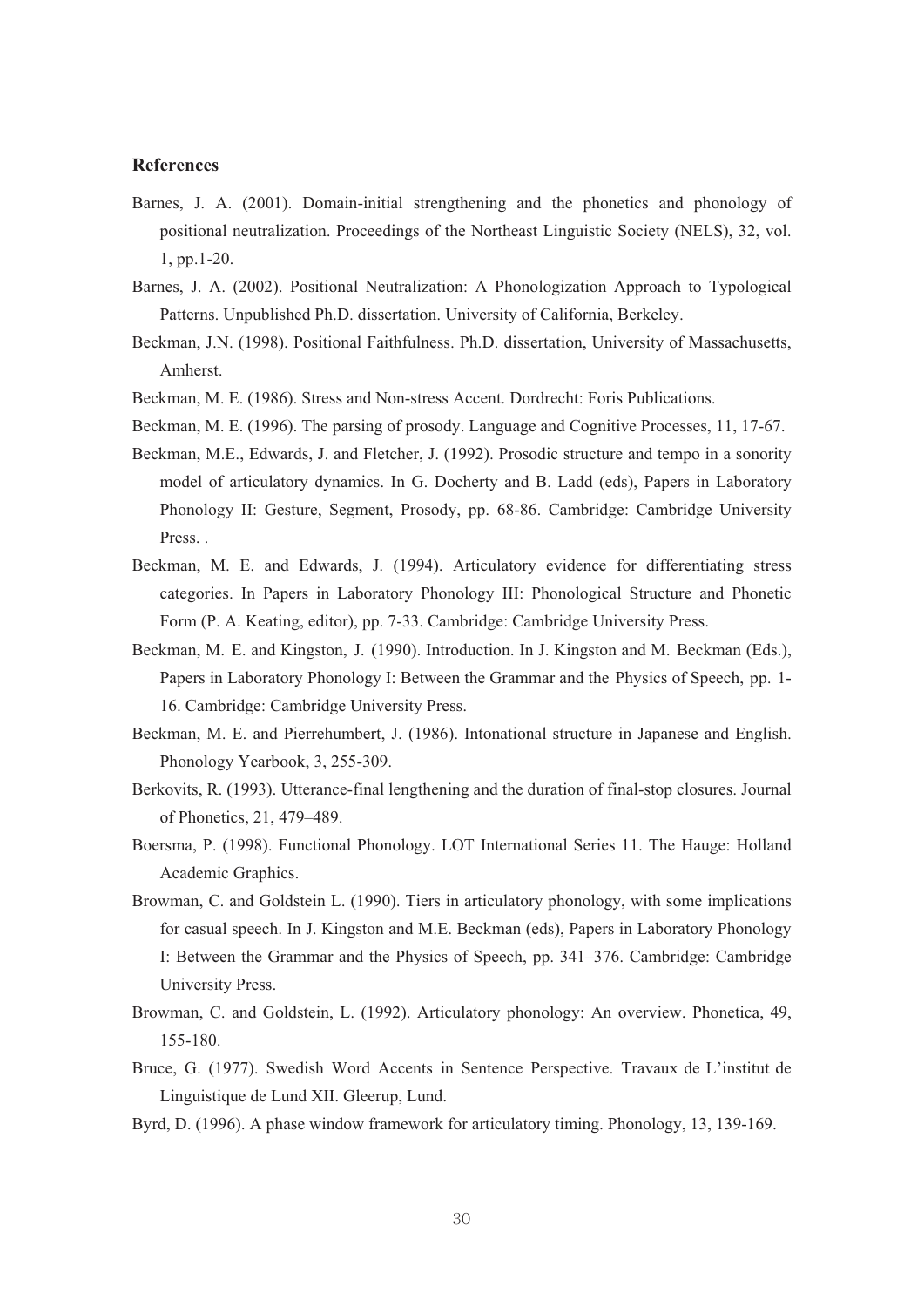- Byrd, D. (2000). Articulatory vowel lengthening and coordination at phrasal junctures. Phonetica, 57, 3-16
- Byrd, D. (2006). Relating prosody and dynamic events: Commentary on the papers by Cho, Navas, and Smiljanić. In L. Goldstein, D. Whalen and C. Best (eds.), Laboratory phonology 8: Varieties of Phonological Competence, pp. 549-561. Berlin/New York: Mouton de Gruyter.
- Byrd, D. and Saltzman, E. (1998). Intragestural dynamics of multiple prosodic boundaries. Journal of Phoentics, 26, 173-199.
- Byrd, D., Kaun, A., Narayanan, S. and Saltzman, E. (2000). Phrasal signatures in articulation. In M. Broe and J. Pierrehumbert (eds.), Acquisition and the Lexicon: Papers in Laboratory Phonology V, pp. 70-88. Cambridge, UK: Cambridge University Press.
- Byrd, D., Krivokapić, J, and Lee, S. (2006) How far, how long: On the temporal scope of prosodic boundary effects. Journal of the Acoustical Society of America, 120, 1589-1599.
- Byrd, D. and Saltzman, E. (2003). The elastic phrase: modeling the dynamics of boundaryadjacent lengthening. Journal of Phonetics, 31, 149-180.
- Carlson, K., Clifton, C., Jr., and Frazier, L. (2001). Prosodic boundaries in adjunct attachment. Journal of Memory & Language, 45, 58-81.
- Cambier-Langeveld, T. and Turk, A. (1999). A cross-linguistic study of accentual lengthening: Dutch vs. English. Journal of Phonetics, 27, 255-280.
- Cambier-Langeveld, T. (2000). Temporal Marking of Accent and Boundaries. Ph.D. dissertation, University of Amsterdam (LOT series 32).
- Cho, T. (2001) Effects of morpheme boundaries on intergestural timing: evidence from Korean. Phonetica, 58, 129-162.
- Cho, T. (2004). Prosodically-conditioned strengthening and vowel-to-vowel coarticulation in English. Journal of Phonetics, 32, 141-176.
- Cho, T. (2005). Prosodic strengthening and featural enhancement: Evidence from acoustic and articulatory realizations of /a,i/ in English. Journal of the Acoustical Society of America, 117(6), 3867-3878.
- Cho, T. (2006). Manifestation of prosodic structure in articulation: Evidence from lip kinematics in English. In Laboratory phonology 8: Varieties of phonological competence (L. M. Goldstein, D. H. Whalen, C. T. Best, editors), pp.519-548. Berlin/New York: Mouton de Gruyter.
- Cho, T. (2008). Prosodic strengthening in transboundary V-to-V lingual movement in American English. Phonetica, 65, 45-61.
- Cho, T. and Jun, S. (2000). Domain-initial strengthening as featural enhancement: Aerodynamic evidence from Korean. In Chicago Linguistics Society, 36, 31-44.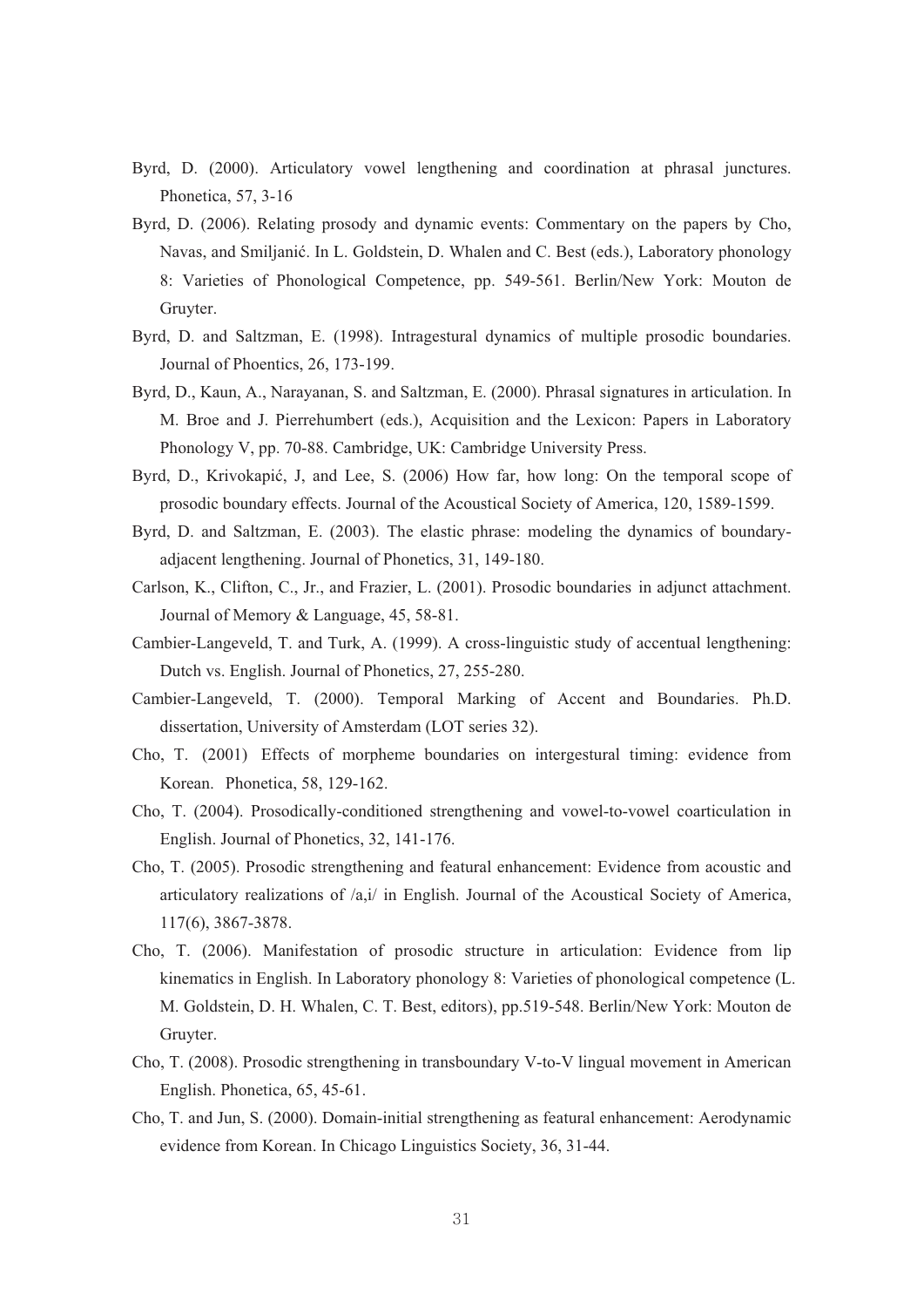- Cho, T., Jun, S.-A. and Ladefoged, P. (2002). Acoustic and aerodynamic correlates of Korean stops and fricatives. Journal of Phonetics, 30, 193-228.
- Cho, T. and Keating, P. (2001). Articulatory and acoustic studies of domain-initial strengthening in Korean. Journal of Phonetics, 29, 155-190.
- Cho, T. and Keating, P. (2009). Effects of initial position versus prominence in English. Journal of Phonetics, 37, 466-485.
- Cho, T. and Ladefoged, L. (1999). Variation and universals in VOT: evidence from 18 languages. Journal of Phonetics, 27, 207-229.
- Cho, T. and McQueen, J. (2005). Prosodic influences on consonant production in Dutch: Effects of prosodic boundaries, phrasal accent and lexical stress. Journal of Phonetics, 33, 121-157.
- Cho, T., McQueen, J. and Cox, E. (2007). Prosodically driven phonetic detail in speech processing: The case of domain-initial strengthening in English. Journal of Phonetics, 35, 210-243.
- Chomsky, N. & Halle, M. (1968). The Sound Pattern of English. New York: Harper and Row. (Reprinted, 1991, Boston: MIT Press.)
- Christophe, A., Peperkamp, S., Pallier, C., Block, E., and Mehler, J. (2004). Phonological phrase boundaries constrain lexical access: I. Adult data. Journal of Memory and Language, 51, 523-547.
- Cohn, A. (1990). Phonetics and Phonological Rules of Nasalization. Ph.D. disseration. UCLA (Also published as UCLA Working Papers in Phonetics, No. 76.)
- Cohn, A. (1998). The phonetics-phonology interface revisited: Where's phonetics? Texas Linguistics Society 1998 Conference Proceedings, pp.25-40.
- Cohn, A. (2006) Is there gradient phonology? In G. Fanselow, C. Fery, R. Vogel and M. Schlesewsky (Eds.), Gradience in Grammar: Generative Perspectives, pp.25-44. Oxford: Oxford University Press.
- Cohn, A. (2007). Phonetics in phonology and phonology in phonetics. Working Papers of the Cornell Phonetics Laboratory, 16, 1-13.
- Cohn, A. (in press). Laboratory phonology: Past successes and current questions, challenges, and goals. In Laboratory Phonology 10, Berlin: Mouton de Gruyter.
- Cole, J., Kim, H., Choi, H. & Hasegawa-Johnson, M. (2007). Prosodic effects on acoustic cues to stop voicing and place of articulation: Evidence from Radio News Speech. Journal of Phonetics, 35, 180-209.
- Cooper, A. (1991). Glottal Gestures and Aspiration in English. Ph.D. Dissertation, Yale University.
- Couper-Kuhlen, E. and Selting, M. (eds.) (1996). Prosody in Conversation: Interactional Studies. Cambridge: Cambridge University Press.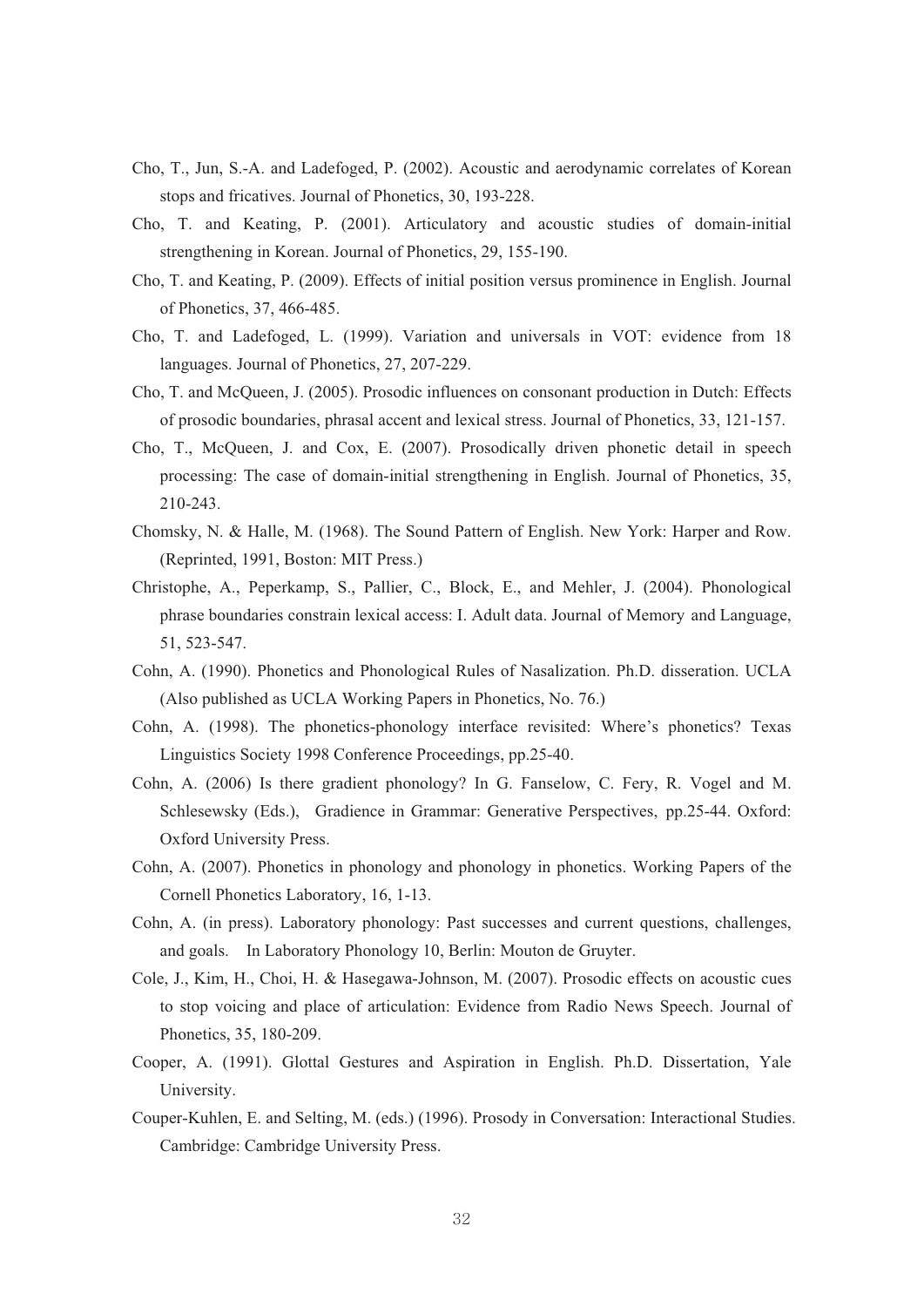- Cutler, A., and Butterfield, S. (1992). Rhythmic cues to speech segmentation: Evidence from juncture misperception. Journal of Memory and Language, 31, 218-236.
- Cutler, A., and Norris, D. (1988). The role of strong syllables in segmentation for lexical access. Journal of Experimental Psychology: Human, 14, 113-121.
- Davis, M. H., Marslen-Wilson, W. D., and Gaskell, M. G. (2002). Leading up the lexical garden-path: Segmentation and ambiguity in spoken word recognition. Journal of Experimental Psychology: Human Perception and Performance, 28, 218–244.
- de Jong, K. (1991). The Oral Articulation of English Stress Accent. Ph.D. diss., Ohio State University.
- de Jong K. (1995). The supraglottal articulation of prominence in English: Linguistic stress as localized hyperarticulation. Journal of the Acoustical Society of America, 97, 491-504.
- Delattre, P. (1940). La force d'articulation consonantique en français. The French Review, 14, 220-232.
- Docherty, G. J. (1992). The timing of British English obstruents. Berlin: Foris.
- Edwards, J. E. and Beckman, M. E. (1998). Articulatory timing and the prosodic intepretation of syllable duration. Phonetica, 45, 156-174.
- Edwards, J. E., Beckman, M. E., and Fletcher, J. (1991). The articulatory kinematics of final lengthening. Journal of the Acoustical Society of America, 89, 369-382.
- Erickson, D. (2002). Articulation of extreme formant patterns for emphasized vowels. Phonetica, 59, 134-149.
- Flemming, E. (1995). Auditory Representations in Optimality Theory. Ph.D. disseration. UCLA. (Published by Routledge, 2002).
- Fougeron, C. (1999). Prosodically conditioned articulatory variations: A review. UCLA Working Papers in Phonetics, 97, 1-74.
- Fougeron, C. (2001). Articulatory properties of initial segments in several prosodic constituents in French. Journal of Phonetics, 29,109-135.
- Fougeron, C. and Keating, P. A. (1997). Articulatory strengthening at edges of prosodic domains. Journal of the Acoustical Society of America, 106, 3728-3740.
- Fourakis, M. and Port, R. (1986). Stop epenthesis in English. Journal of Phonetics, 14, 197– 221.
- Fowler, C. A. (1995). Acoustic and kinematic correlates of contrastive stress accent in spoken English. In Producing Speech: Contemporary Issues: For Katherine Safford Harris, (F. Bell-Berti and J. J. Raphael, editors), pp. 355–373. Melville, Long Island, New York: AIP Publishing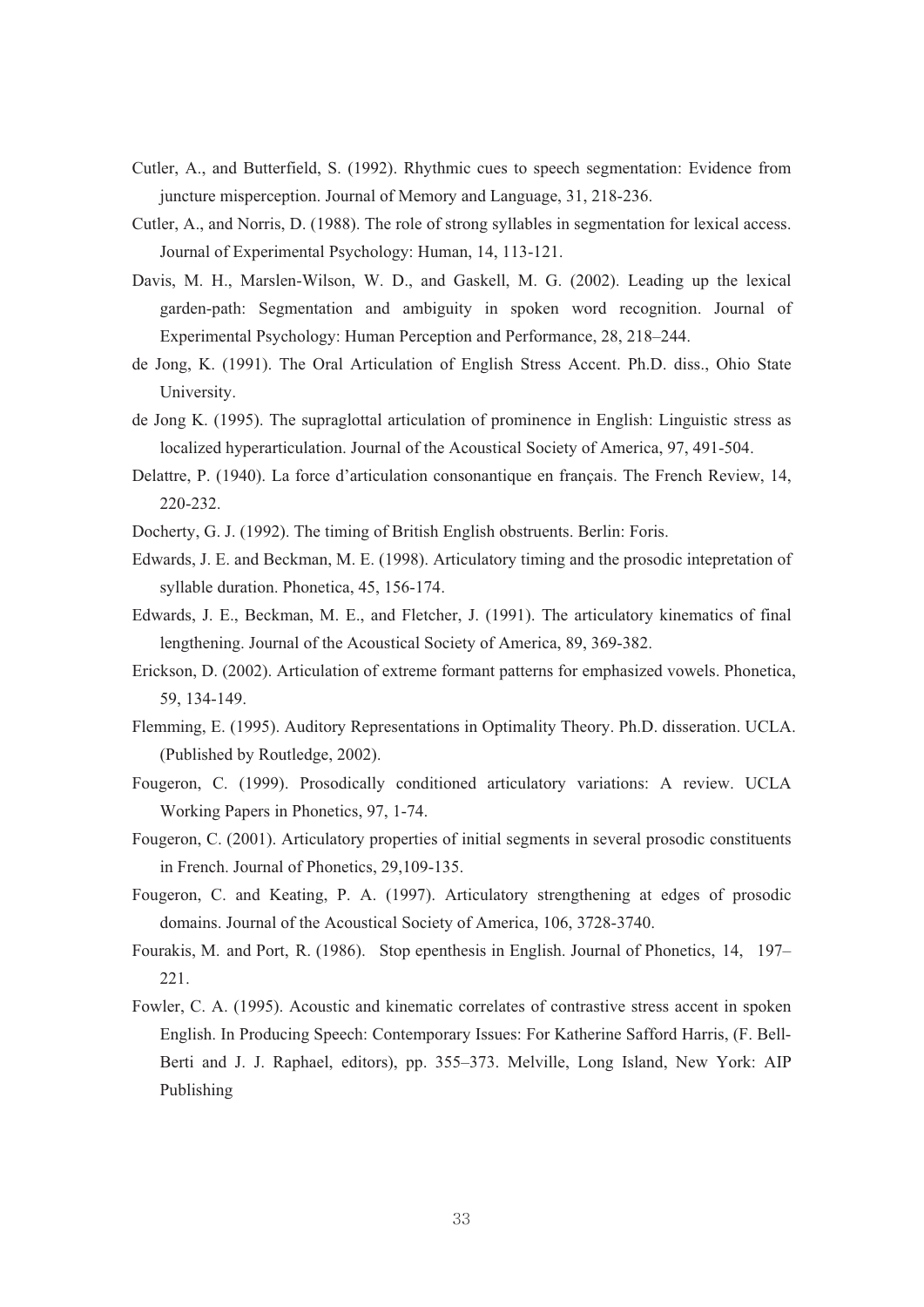- Goldinger, S. D. (1996). Words and voices: Episodic traces in spoken word identification and recognition memory. Journal of Experimental Psychology: Learning, Memory, and Cognition, 22, 1166–1183.
- Goldinger, S. D. (1998). Echoes of echoes?: An episodic theory of lexical access. Psychological Review, 105, 251–279.
- Goldstein, L., Byrd, D., & Saltzman, E. 2006. The role of vocal tract gestural action units in understanding the evolution of phonology. In M. Arbib, (Ed.). Action to Language via the Mirror Neuron System. New York: Cambridge University Press, Pp. 215-249
- Goldstein, L, Pouplier, M., Chen, L., Saltzman, E., and Byrd, D. (2007). Dynamic action units slip in speech production errors. Cognition, 103, 386-412
- Goldstein, L., Chitoran, I, & Selkirk, E. (2007). Syllable structure as coupled oscillator modes: Evidence from Georgian and Tashlhiyt Berber. Trouvain, W. and Barry, W. Proceedings of the XVI International Congress of Phonetic Sciences, pp. 241-244.
- Gow, D. W. (2002). Does English coronal assimilation create lexical ambiguity? Journal of Experimental Psycholology: Human Perception and Performance, 28, 163-179.
- Gow, D. W., and Gordon, P. (1995). Lexical and prelexical influences on word segmentation: evidence from priming. Journal of Experimental Psycholology: Human Perception and Performance, 21, 344-359.
- Gow, D.W., Melvold, J., and Manuel, S. (1996). How word onsets drive lexical access and segmentation: Evidence from acoustics, phonology and processing. Proceedings of ICSLP (CD-ROM). Philadelphia, USA.
- Guenther, F. H. (1995). Speech sound acquisition, coarticulation, and rate effects in a neural network model of speech production. Psychological Review, 102, 594–621.
- Guenther, F. H., Hampson, M., and Johnson, D. (1998). A theoretical investigation of reference frames for the planning of speech movements. Psychological Review, 105, 611–633.
- Gussenhoven, G. and Rietveld, A.C.M. (1992). Intonation contours, prosodic structure and preboundary lengthening. Journal of Phonetics, 20, 283-303.
- Harrington, J., Fletcher, J. and Roberts, C. (1995). Coarticulation and the accented/unaccented distinction: Evidence from jaw movement data. Journal of Phonetics, 23, 305-322.
- Hawkins, S. (1992). An introduction to task dynamics. In G. Docherty and B. Ladd (eds.), Papers in Laboratory Phonology II: Gesture, Segment, Prosody, pp. 9-25. Cambridge: Cambridge University Press.
- Hayashi, W., Hsu, C., and Keating, P. (1999). Domain-initial strengthening in Taiwanese: A follow-up study. UCLA Working Papers in Phonetics, 97, 152-156.
- Hayes, B. (1989). The prosodic hierarchy in meter. In Phonetics and Phonology, Vol.I: Rhythm and Meter (P. Kiparsky and G. Youmans, editors), pp. 47-96. New York: Academic Press.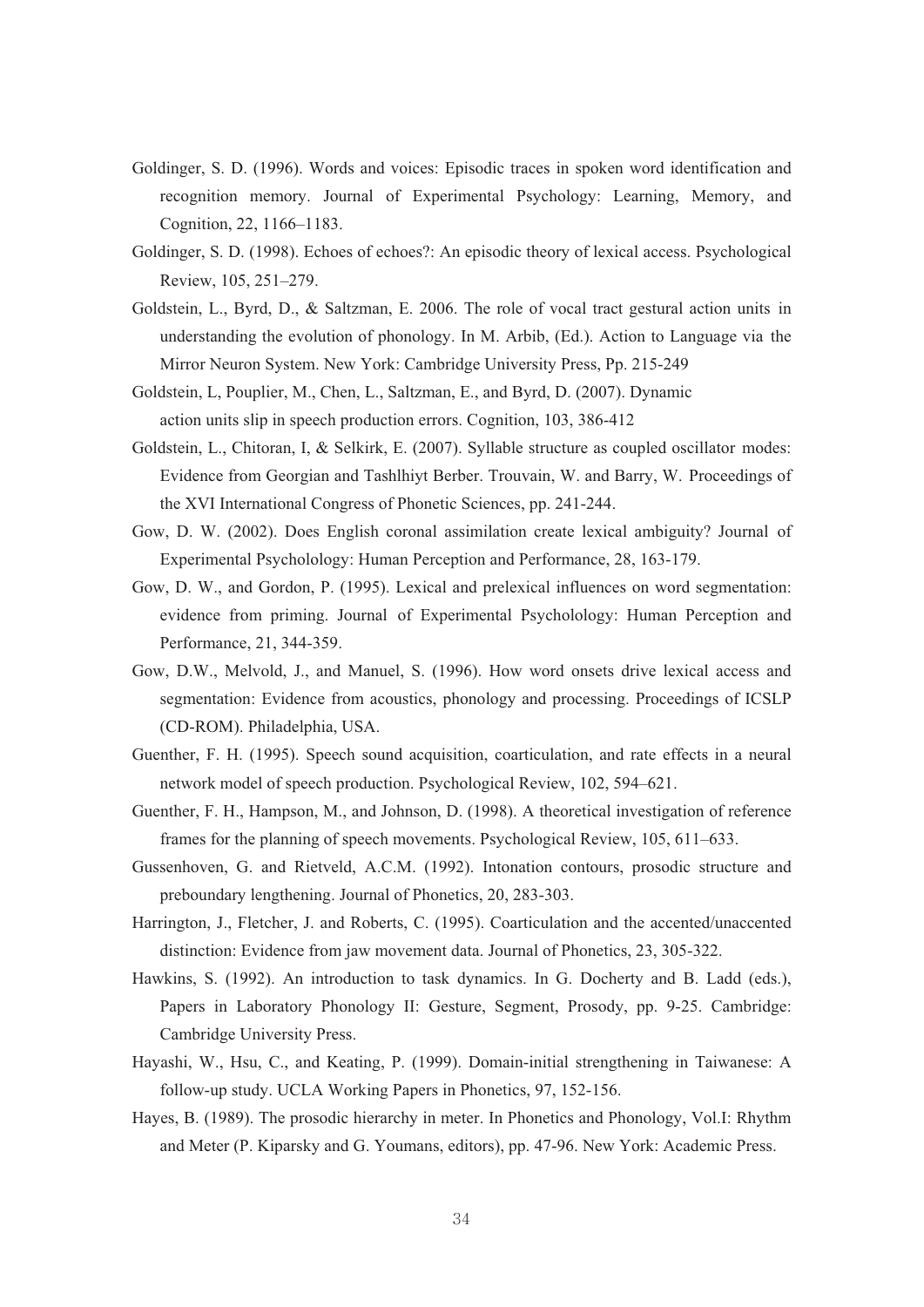- Hayes, B., Kirchner, R. and Steriade, D. (2004). Phonetically Based Phonology. Cambridge: Cambridge University Press.
- Hume, E. and Johnson (eds.) (2001). The Role of Speech Perception in Phonology. San Diego: Academic Press.
- Hsu, C.-S. and Jun, S.-A. (1998). Prosodic strengthening in Taiwanese: Syntagmatic or paradigmatic? UCLA Working Papers in Phonetics, 96, 69-89.
- Johnson, K. (1997). Speech perception without speaker normaliztion. In K. Johnson & J.W. Mullennix (Eds.), Talker Variability in Speech Processing, pp.145-166. San Diego: Academic Press.
- Jun, S.-A. (1993). The Phonetics and Phonology of Korean Prosody. Ph.D. dissertation, Ohio State University.
- Jun, S.-A. (1995). Asymmetrical prosodic effects on the laryngeal gesture in Korean, in Papers in Laboratory Phonology IV: Phonology and phonetic evidence, edited by B. Connell and A. Arvaniti (Cambridge University Press, Cambridge), pp. 235-253.
- Jun, S.-A. (1998). The Accentual Phrase in the Korean prosodic hierarchy. Phonology, 15(2), 189-226.
- Jun, S.-A. (2000). K-ToBI (Korean ToBI) Labelling Conventions (Version 3.1). (http://www.linguistics.ucla.edu/people/jun/ktobi/K-tobi.html).
- Jun, S.-A., Beckman, M. and Lee, H.-J. (1998). Fiberscopic evidence for the influence on vowel devoicing of the glottal configurations for Korean obstruents. UCLA Working Papers in Phonetics, 96, 43-68.
- Keating, P. A. (1984). Phonetic and phonological representation of stop consonant voicing. Language, 60,286–319.
- Keating, P. A. (1985). Universal phonetics and the organization of grammars. In V.A. Fromkin (ed.), Phonetic Linguistics: Essays in Honor of Peter Ladefoged, pp. 115–132. Orlando FL: Academic Press.
- Keating, P. A. (1990). The window model of coarticulation: Articulatory evidence. In J. Kingston, and M. Beckman (Eds.), Papers in laboratory phonology I: Between the grammar and the physics of speech (pp. 451–470). Cambridge: Cambridge University Press.
- Keating, P. A. (1996). The phonology–phonetics interface. In U. Kleinhenz (Ed.), Interfaces in phonology (pp. 262-278). Berlin: Studia grammatica 41, Akademie Verlag.
- Keating, P. A. and Shattuck-Hufnagel, S. (2002). A prosodic view of word form encoding for speech production. UCLA Working Papers in Phonetics, 101, 112-156.
- Keating, P. A. (2006). Phonetic encoding of prosodic structure. In J. Harrington and M. Tabain (Eds), Speech Production: Models, Phonetic Processes, and Techniques (pp.167-186). New York and Hove: Psychology Press.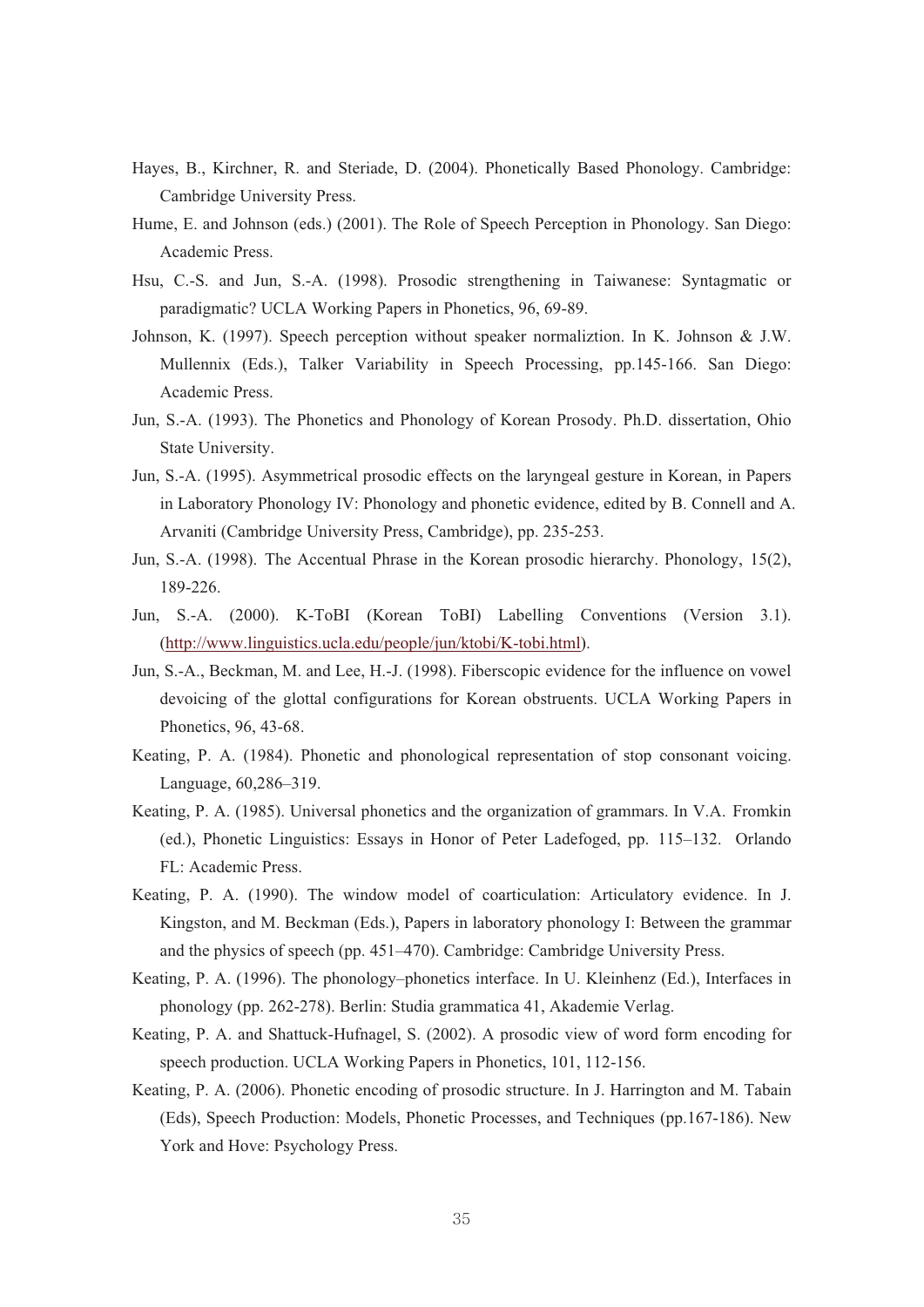- Keating, P. A., Cho, T., Fougeron, C. and Hsu, C. (2003). Domain-initial strengthening in four languages. In Papers in laboratory phonology 6: Phonetic interpretations (J. Local, R. Ogden, and R. Temple, editors), pp. 145-163. Cambridge, UK: Cambridge University Press.
- Kim, S. (2003). Domain-initial strengthening of Korean fricatives. Harvard Studies in Korean Linguistics, 9, 164-173.
- Kim, S. (2004). The Role of Prosodic Phrasing in Korean Word Segmentation. Ph.D. disseration. UCLA.
- Kim, S. and Cho, T. (2009). The use of phrase-level prosodic information in lexical segmentaiton: Evidence from word-spotting experiments in Korean. Journal of the Acoustical Society of America, 125(5), 3373-3386.
- Kingston, J. and Diehl, R.L. (1994). Phonetic knowledge. Langauge, 70, 419-454.
- Kirchner, R. (1998). An effort-based approach to consonant lenition. Ph.D. dissertation, UCLA. (Published by Routledge, 2001).
- Krivokapić, J. (2007). Prosodic planning: Effects of phrasal length and complexity on pause duration. Journal of Phonetics, 35, 162-179.
- Kuzla, C., Cho, T. and Ernestus, M. (2007). Prosodic strengthening of German fricatives in duration and assimilatory devoicing. Journal of Phonetics 35(3), 301-320
- Ladd, D. R. (1996). Intonational Phonology. Cambridge, UK: Cambridge University Press.
- Ladefoged, P. (1967). Three areas of experimental phonetics. London: Oxford University Press.
- Ladefoged, P. and Loeb, G. (2002). Preliminary studies on respiratory activity in speech. UCLA Working Papers in Phonetics, 101. 50-60.
- Lavoie, L. (2001). Consonant Strength: Phonological Patterns and Phonetic Manifestations. New York: Garland Publications.
- Lee, S., Byrd, D. and Krivokapić, J. (2006). Functional data analysis of prosodic effects on articulatory timing. Journal of the Acoustical Society of America, 119, 1666-1671.
- Levelt, W. J. M. (1989). Speaking: From intention to articulation. Cambridge: MITPress.
- Levelt, W. J. M., Roelofs, A., and Meyer, A. S. (1999). A theory of lexical access in speech production. Brain and Behavioral Sciences, 22,1-38
- Lehiste, I. (1970). Suprasegmentals (MIT Press, Cambridge, MA).
- Liberman, M. and Prince, A. (1977). On stress and linguistic rhythm. Linguistic Inquiry, 8, 29- 336.
- Lindblom, B. (1990). Explaining phonetic variation: A sketch of the H  $\&$  H theory. In W.J. Hardcastle and A. Marchal (eds.), Speech Production and Speech Modeling, pp. 403-440. Dordrecht: Kluwer Academic Publishers.
- Lombardi, L. (1991a). Laryngeal features and privativity. Unpublished manuscript, University of Massachusetts, Amherst.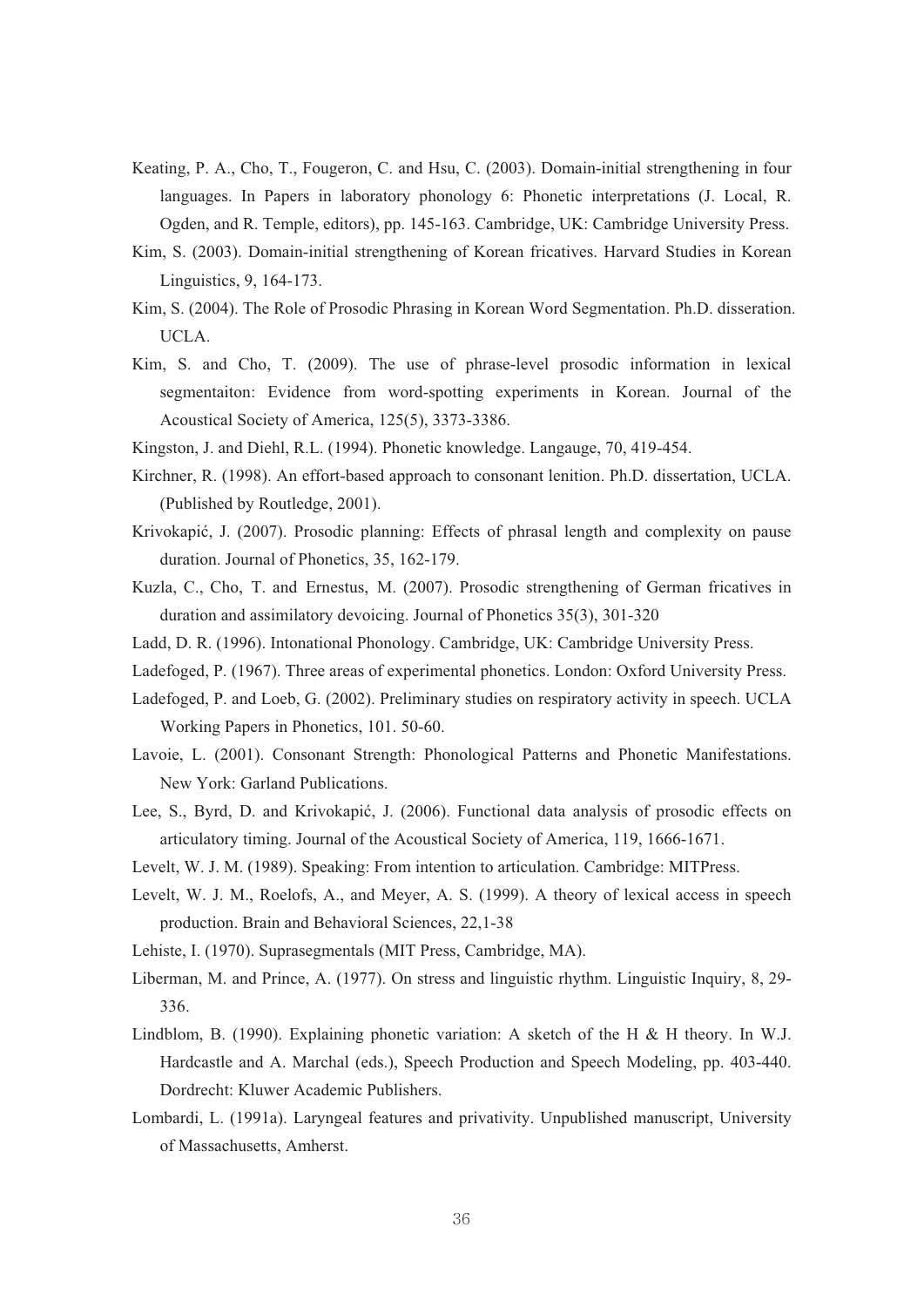- Lombardi, L. (1991b). Laryngeal Features and Laryngeal Neutralization. Ph.D. dissertation. University of Massachusetts, Amherst.
- Marslen-Wilson, W., and Welsh, A. (1978). Processing interactions during word-recognition in continuous speech. Cognitive Psychology, 10, 29–63.
- McClelland, J. L., and Elman, J. L. (1986). The TRACE model of speech perception. Cognitive Psychology, 18, 1-86.
- Mooshammer, C. and Fuchs, S. (2002). Stress distinction in German: Simulating kinematic parameters of tongue tip gestures. Journal of Phonetics, 30, 337-355.
- Nam, H. (2007) A competitive, coupled oscillator model of moraic structure: Split-gesture dynamics focusing on positional asymmetry. In J. Cole & J. Hualde (Eds.), Laboratory Phonology 9, pp. 483-506. Berlin and New York: Moiuton de Gruyter.
- Nespor, M., and Vogel, I. (1986). Prosodic Phonology (Dordrecht: Foris Publications).
- Norris, D. (1994). Shortlist: A connectionist model of continuous speech recognition. Cognition, 52, 189-234.
- Norris, D., and McQueen, J. M. (2008). Shortlist B: A Bayesian model of continuous speech recognition. Psychological Review, 115 (2), 357-395.
- Norris, D., McQueen, J. M., Cutler, A., and Butterfield, S. (1997). The possible-word constraint in the segmentation of continuous speech. Cognitive Psychology, 34, 191-243.
- Öhman, S.E.G. (1966). Coarticulation in VCV utterances: Spectrographic measurements. Journal of the Acoustical Society of America, 39, 151-168.
- Onaka, A. (2003). Domain-initial strengtehning in Japanese: An acoustic and articulatory study. In Proceedings of the 15th International Congress of Phonetic Sciences, pp. 2091-2094. Barcelona, Spain.
- Onaka, A., Watson, C., Palethorpe, S. and Harrington, J. (2003). An acoustic analysis of domain-initial strengthening effect in Japanese. In Proceedings of the  $6<sup>th</sup>$  International Seminar on Speech Production (S. Palethorpe and M. Tabain, editors), pp. 201-206. Sydney.
- Pierrehumbert, J. (1980). The Phonology and Phonetics of English Intonation. Ph.D. diss., MIT.
- Pierrehumbert, J. & Beckman, M. (1988). Japanese Tone Structure. Cambridge, MA: MIT Press.
- Pierrehumbert, J. (2001). Exemplar dynamics: Word frequency, lenition, and contrast. In J. Bybee, and P. Hopper (Eds.), Frequency effects and the emergence of linguistic structure (pp. 137–157). Amsterdam: John Benjamins.
- Pierrehumbert, J. (2002). Word-specific phonetics. In C. Gussenhoven, and N. Warner (Eds.), Laboratory phonology VII (pp. 101–140). Berlin: Mouton de Gruyter
- Pierrehumbert, J. (2003). Phonetic diversity, statistical learning, and acquisition of phonology. Language and Speech, 46(2–3), 115–154.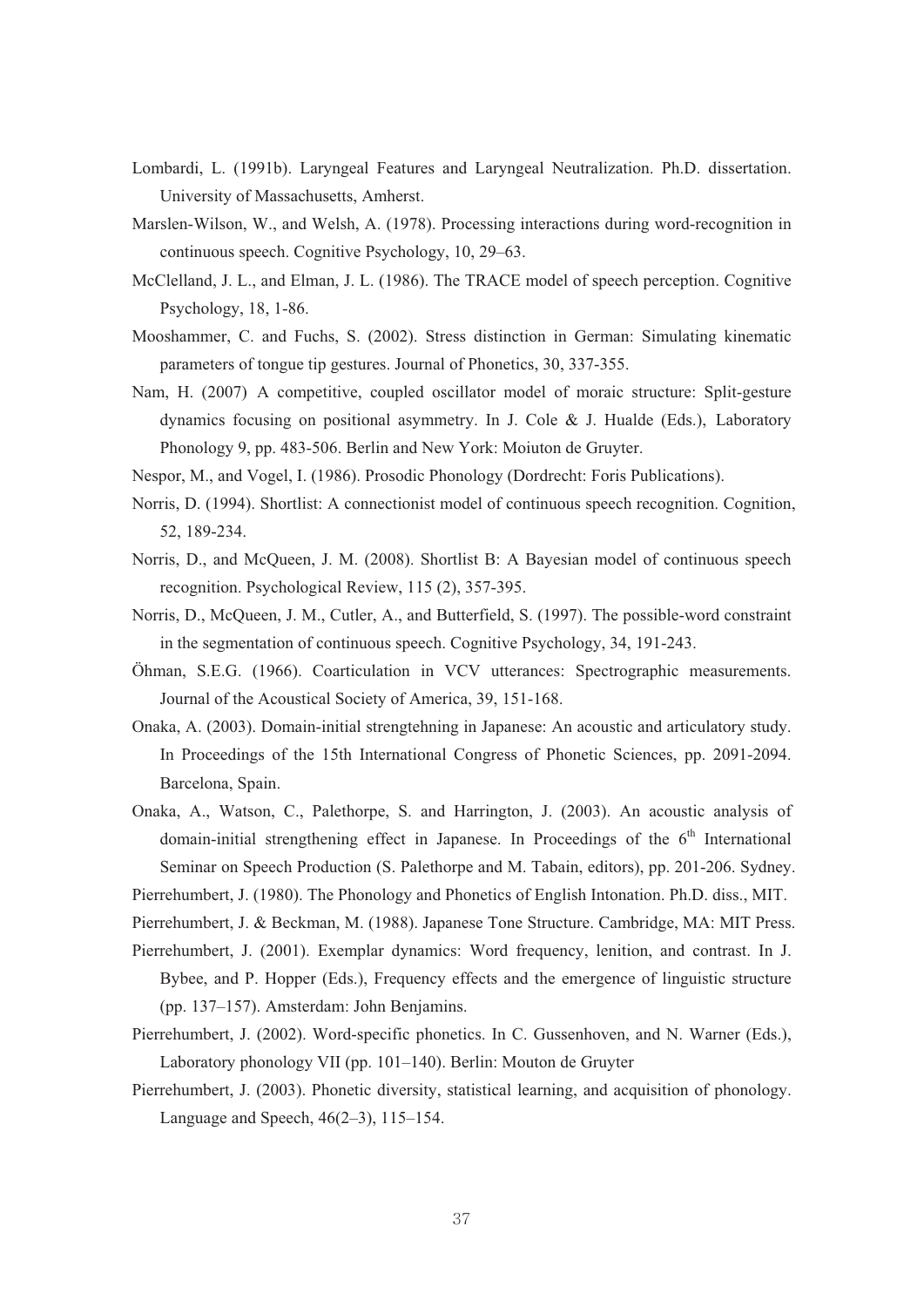- Pierrehumbert, J. and Hirschberg, J. (1990). The meaning of intonational contours in the interpretation of discourse. In R.R. Cohen, J. Morgen, and M.E. Pollack (eds.), Intentions in Communication, pp. 271-311. Cambridge, MA: MIT Press.
- Pierrehumbert, J. and Talkin, D. (1992). Lenition of /h/ and glottal stop. In Papers in Laboratory Phonology II: Gesture, Segment, Prosody (G. Docherty and D. R. Ladd, editors), pp. 90-117. Cambridge, UK: Cambridge University Press.
- Saffran, J. R., Newport, E. L., and Aslin, R. N. (1996). Word segmentation: The role of distributional cues. Journal of Memory and Language, 35 (4), 606-621.
- Saltzman, E. (1995). Intergestural timing in speech production: Data and modeling. In Proceedings of the XIII International Congress of Phonetic Sciences, 2, 84-91.
- Saltzman, E. and Munhall, K.G. (1989). A dynamical approach to gestural patterning in speech production. Ecological Psychology, 1, 333-82.
- Saltzman, E., Nam, H., Krivokapic, J., & Goldstein, L. (2008). A task-dynamic toolkit for modeling the effects of prosodic structure on articulation. In P. A. Barbosa, S. Madureira, & C. Reis, (Eds.), Proceedings of the Speech Prosody 2008 Conference, Campinas, Brazil.
- Salverda, A.P., Dahan, D., and McQueen, J. M. (2003). The role of prosodic boundaries in the resolution of lexical embedding in speech comprehension. Cognition, 90, 51-89.
- Selkirk, E. (1984). Phonology and syntax: The relation between sound and structure (MIT Press, Cambridge).
- Selkirk, E. (1995). Sentence Prosody: Intonation, Stress, and Phrasing. In The Handbook of Phonological Theory (J. A. Goldsmith, editor), pp.550-569. Cambridge, Mass & Oxford: Blackwell Publishers.
- Shattuck-Hufnagel, S. and Turk, A.E. (1996) A prosody tutorial for investigators of auditory sentence processing. Journal of Psycholinguistic Research, 25(2), 193-247.
- Shukla, M., Nespor, M. and Mehler, J. (2007). An interaction between prosody and statistics in the segmenation of fluent speech. Cognitive Psychology, 54, 1-32.
- Soto, S., Sebastián-Gallés, N., and Cutler, A. (2001). Segmental and suprasegmental mismatch in lexical access. Journal of Memory and Language, 45, 412-432.
- Steriade, D. 1993. Positional neutralization. A talk presented at NELS 23. University of Massachusetts, Amherst.
- Steriade, D. 1999. Phonetics in phonology: The case of laryngeal neutralization. UCLA Working Papers in Linguistics, No. 2, Papers in Phonology 3, edited by M. Mordon, pp.25- 146.
- Straka, G. (1963). La divison de sons du language en voyelles et consonnes peut-elle être justifiée? Travaux de Ling. et de Littérature, U. de Strasbourg, 1, 17-99.